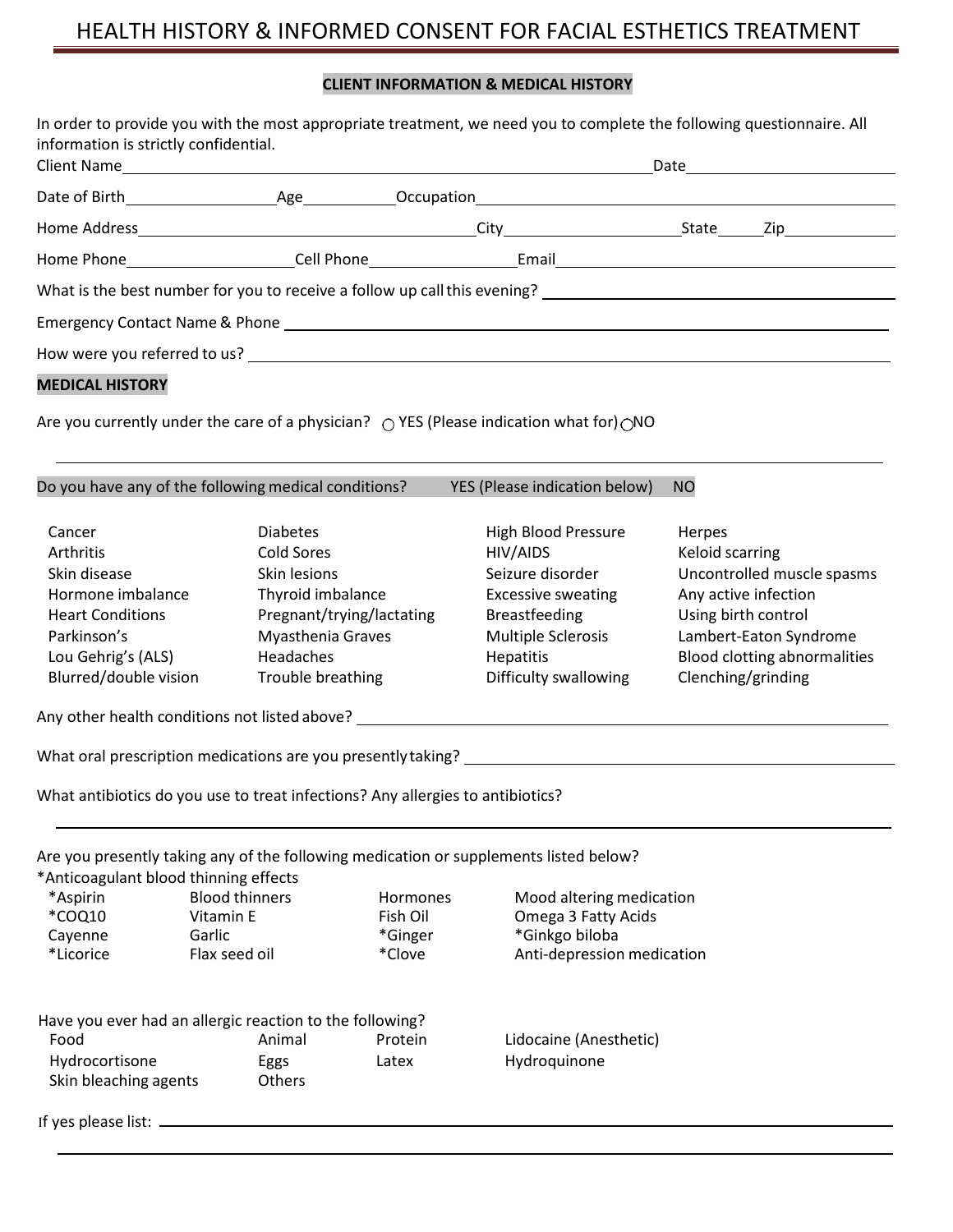# HEALTH HISTORY & INFORMED CONSENT FOR FACIAL ESTHETICS TREATMENT

## **CHIEF COMPLAINT(S)**

1) Please describe your chief concerns and what you are seeking treatment for (cosmetically or otherwise)?

## **FACIAL HISTORY**

1) What bothers you most about your facial appearance?

2) What are your expectations for today's visit?

3) Do you regularly sun bathe or use tanning salons? If so, how often?

4) What topical medications or creams are you currently using? RetinA Other (Please list):

5) Have you waxed, tweezed, bleached or used hair removal cream within the last week? YES / NO If yes, please specify:

| 6) Have you ever had botox, dermal fillers, solid filler PDO threads, Sculptra, Kybella? YES / NO |
|---------------------------------------------------------------------------------------------------|
| If yes, when were you last treated:                                                               |
|                                                                                                   |

Any complications? YES / NO If yes, please specify

7) Have you taken any Aspirin, Ibuprofen, Motrin, Tylenol, Fish Oil, Vitamin E, Blood Thinners, or Alcoholic Beverages in the last ten days? YES / NO If yes, what?

#### **FACIAL INJURY TRAUMA HISTORY**

|  |  |  |  |  | 1) Is there any history of facial surgery? YES / NO If yes, please describe: |
|--|--|--|--|--|------------------------------------------------------------------------------|
|--|--|--|--|--|------------------------------------------------------------------------------|

2) Any TMJ problems? Pain/clenching/grinding? YES / NO If yes, please describe:

3) Do you have any history of falls, accidents, or injuries (auto accident, sports injuries, facial impacts) to the face, neck, back or head? YES / NO If yes, please explain:

4) Is there any activity which holds the head or jaw in an imbalanced position (Instrument, phone, swimming)?

5) Have you had any major dental treatment in the last two years? YES / NO If yes, please circle procedure(s) below: Braces or aligners Periodontics Oral Surgery Restorative Dates of any circled above: \_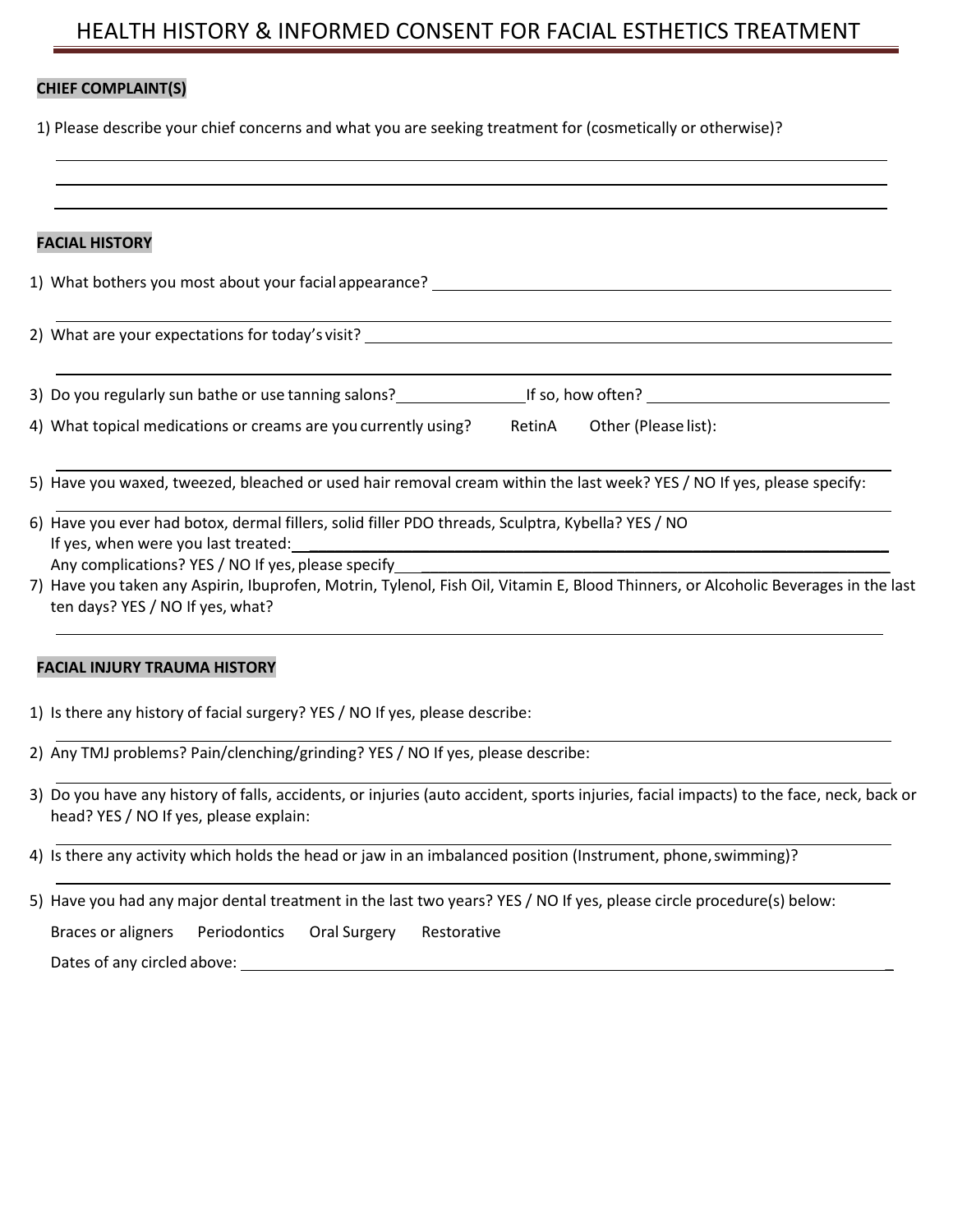The purpose of this informed consent form is to provide written information regarding the risks, benefits, and alternatives of the procedure named above. This material serves as a supplement to the discussion you have with your doctor/healthcare provider. It is important that you fully understand this information, so please read this document thoroughly. If you have any questions regarding the procedure, ask your doctor/healthcare professional prior to signing the consent form.

#### **BOTULINUM TOXIN TREATMENT**

Botulinum toxin (Botox®, Xeomin®) is a neurotoxin produced by the bacterium Clostridium A. Botulinum toxin can relax the muscles on areas of the face and neck which cause wrinkles associated with facial expressions or facial pain. Treatment with botulinum toxin can cause your facial expression lines or wrinkles to be less noticeable or essentially disappear. Areas most frequently treated are: a) glabellar area of frown lines, located between the eyes; b) crow's feet (lateral areas of the eyes); c) forehead wrinkles; d) radial lip lines (smokers lines), e) head and neck muscles. Botulinum toxin can also be used to treat parafunctional clenching, extracapsular myogenic temporomandibular disorder, trismus, and the associated headaches. Botox is diluted to a very controlled solution and when injected into the muscles with a very thin needle, it is almost painless. Patients may feel a slight burning sensation while the solution is being injected. The procedure takes about 15-20 minutes and the results can last up to 3 months. With repeated treatments, the results may tend to last longer. **Initial\_\_\_\_\_**

#### **TRIGGER POINT THERAPY TREATMENT**

Trigger point injections (TPI) is used to treat extremely painful and tender areas of muscles. Normal muscle contracts and relaxes wen it is active. A trigger point is a knot or tight bend in the muscle that forms when muscle fails to relax. The knot often can be felt under the skin and may twitch involuntarily when touched (called a jump sign). The trigger point can trap or irritate surrounding nerves and cause referred pain- pain felt in another part of the body or in the teeth. Scar tissue and loss of range of motion and weakness may form over time. A small needle is inserted into the trigger point and a local anesthetic (e.g., lidocaine, procaine), botulinum toxin (e.g. Botox) or anti-inflammatory steroid is injected. Trigger point injections have been found to be very effective in relieving pain, and may be used in combination with home exercise, heat, cold, and an individualized medication program. **Initial\_\_\_\_\_**

#### **RISKS AND COMPLICATIONS**

Before undergoing this procedure, understanding the risks is essential. No procedure is completely risk-free. The following risks may occur, but there may be unforeseen risks and risks that are not included on this list. Some of these risks, if they occur, may necessitate hospitalization, and/or extended outpatient therapy to permit adequate treatment. It has been explained to me that there are certain inherent and potential risks and side effects in any invasive procedure and in this specific instance such risks include but are not limited to: 1.) Post treatment discomfort, swelling, redness, and bruising, tingling, or numbness, 2.) Double vision, 3.) A weakened tear duct, 4.) Post treatment bacterial, and/ or fungal infection requiring further treatment, 5.) Allergic reaction, 6. Minor temporary droop of eyelid(s) and/or Bell's Palsy in approximately 2% of injections, this usually lasts 2-3 weeks, 7.) Occasional numbness of the forehead lasting up to 2-3 weeks, 8.) Transient headache , 9.) Flu- like symptoms, 10.) Palpatations. **Initial\_\_\_\_\_**

#### **PREGNANCY, ALLERGIES & NEUROLOGIC DISEASE**

I am not aware that I am pregnant and I am not trying to get pregnant, I am not lactating (nursing). I do not have any significant neurologic disease including but not limited to myasthenis gravis, multiple sclerosis, lambert-eaton syndrome, amyotrophic lateral sclerosis (ALS), and parkinson's. I do not have any allergies to the toxin ingredients, or to human albumin. **Initial** 

#### **ALTERNATIVE PROCEDURES**

Alternatives to the procedures and options that I have volunteered for have been fully explained to me. To include but not limited to an occlusal guard and/or seeking out a specialist. **Initial\_\_\_\_\_**

#### **PAYMENT**

I understand that this is an "elective" procedure. As such, payment is my responsibility and is expected at the time of treatment. **Initial**

#### **RIGHT TO DISCONTINUE TREATMENT**

I understand that I have the right to discontinue treatment at any time. **Initial**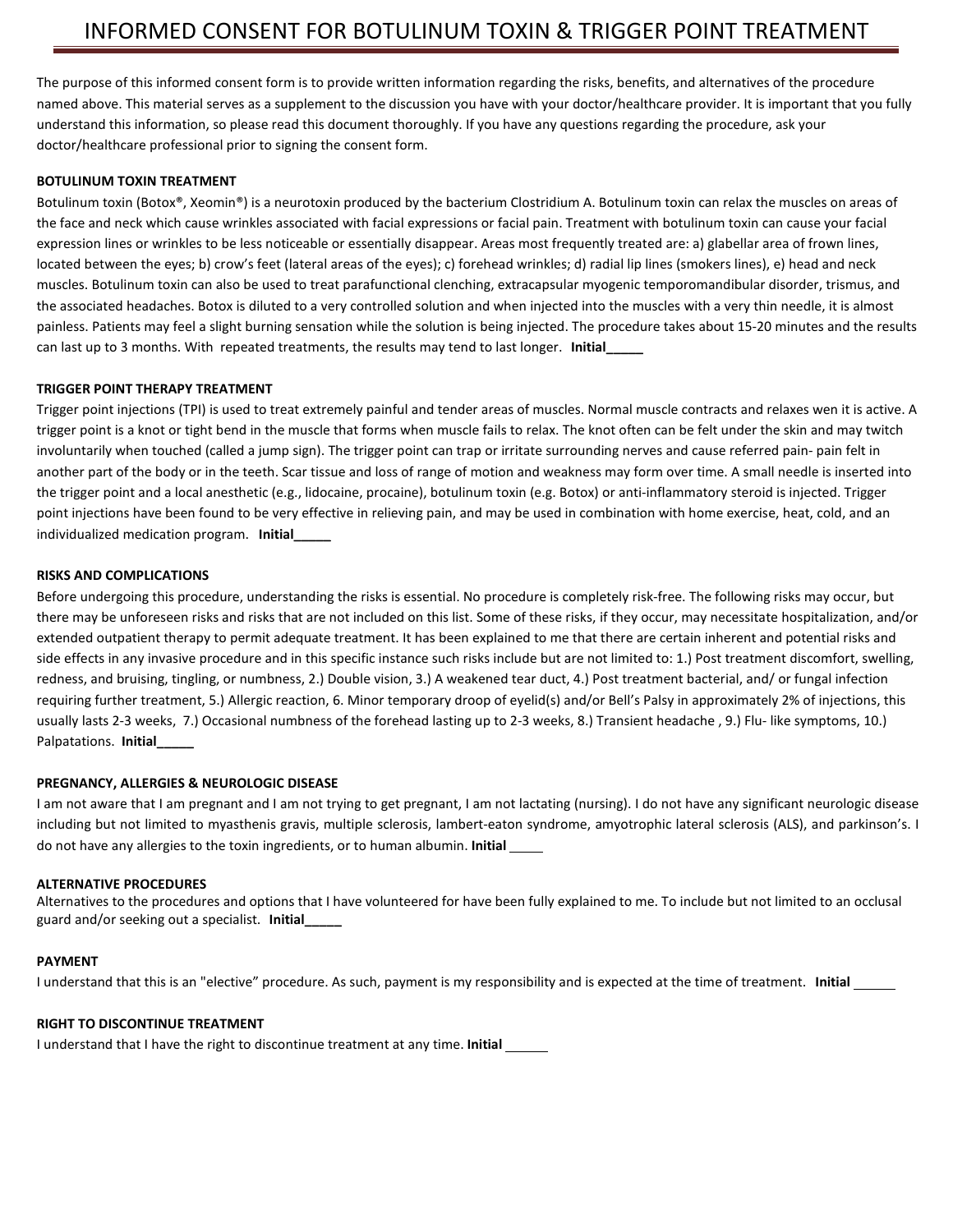#### **PUBLICITY MATERIALS**

I authorize the taking of clinical photographs and videos and their use for scientific and marketing purposes both in publications and presentations. I understand that photographs and video may be taken of me for educational and marketing purposes. I hold the Dr. Roberts harmless for any liability resulting from this production. I waive my rights to any royalties, fees and to inspect the finished production as well as advertising materials in conjunction with these photographs. **Initial\_\_\_\_\_**

#### **RESULTS FOR BOTULINUM TOXIN**

I am aware that when small amounts of purified botulinum toxin are injected into a muscle it causes weakness or paralysis of that muscle. This appears in 2 – 10 days and usually lasts up to 3 months but can be shorter or longer. In a very small number of individuals, the injection does not work as satisfactorily or for as long as usual and there are some individuals who do not respond at all. I understand that I will not be able to use the muscles injected as before while the injection is effective but that this will reverse after a period of months at which time re- treatment is appropriate. I understand that I must stay in the erect posture and that I must not manipulate the area (s) of the injections for the 2 hours postinjection period. **Initial\_\_\_\_\_\_**

#### **RESULTS FOR TRIGGER POINT THERAPY**

You may receive the following benefits. The doctors cannot guarantee you will receive any of these benefits. Only you can decide if the benefits are with the risk. Trigger point injections is used to alleviate myofascial pain syndrome (chronic pain involving tissue that surrounds muscle) that does not respond to other treatments, although there is some debate over its effectiveness. Many muscle groups, especially those in the arms, legs, lower back, and neck, are treated by this method. Trigger point injections can also be used to treat fibromyalgia, tension headaches, TMJ dysfunction, and other types of orofacial pain. I understand this is an elective procedure and I hereby voluntarily consent to treatment with trigger point injections for TMJ dysfunction, bruxism and types of orofacial pain including headaches and migraines The procedure has been fully explained to me. I also understand that any treatment performed is between me and the doctor/healthcare provider who is treatment me and I will direct all post-operative questions or concerns to the treating clinician. I have read the above and understand it. My questions have been answered satisfactorily. I accept the risks and complications of the procedure and I understand that no guarantees are implied as to the outcome of the procedure. I also certify that if I have any changes in my medical history I will notify the doctor/healthcare professional who treated me immediately. I also state that I read and write in English. **Initial\_\_\_\_\_**

I understand this is an elective procedure and I hereby voluntarily consent to treatment with botulinum toxin injections for facial dynamic wrinkles, TMJ dysfunction, bruxism and types of orofacial pain including headaches and migraines. The procedure has been fully explained to me. I also understand that any treatment performed is between me and the doctor/healthcare provider who is treating me and I will direct all post-operative questions or concerns to the treating clinician. I have read the above and understand it. My questions have been answered satisfactorily. I accept the risks and complications of the procedure and I understand that no guarantees are implied as to the outcome of the procedure. I also certify that if I have any changes in my medical history I will notify the doctor/healthcare professional who treated me immediately. I also state that I read and write in English.

Patient Name (Print) **Patient Signature** Patient Signature **Patient Signature** Patient Controller and Date

**I am the treating doctor/healthcare professional. I discussed the above risks, benefits, and alternatives with the patient. The patient had an opportunity to have all questions answered and was offered a copy of this informed consent. The patient has been told to contact my office should they have any questions or concerns after this treatment procedure.**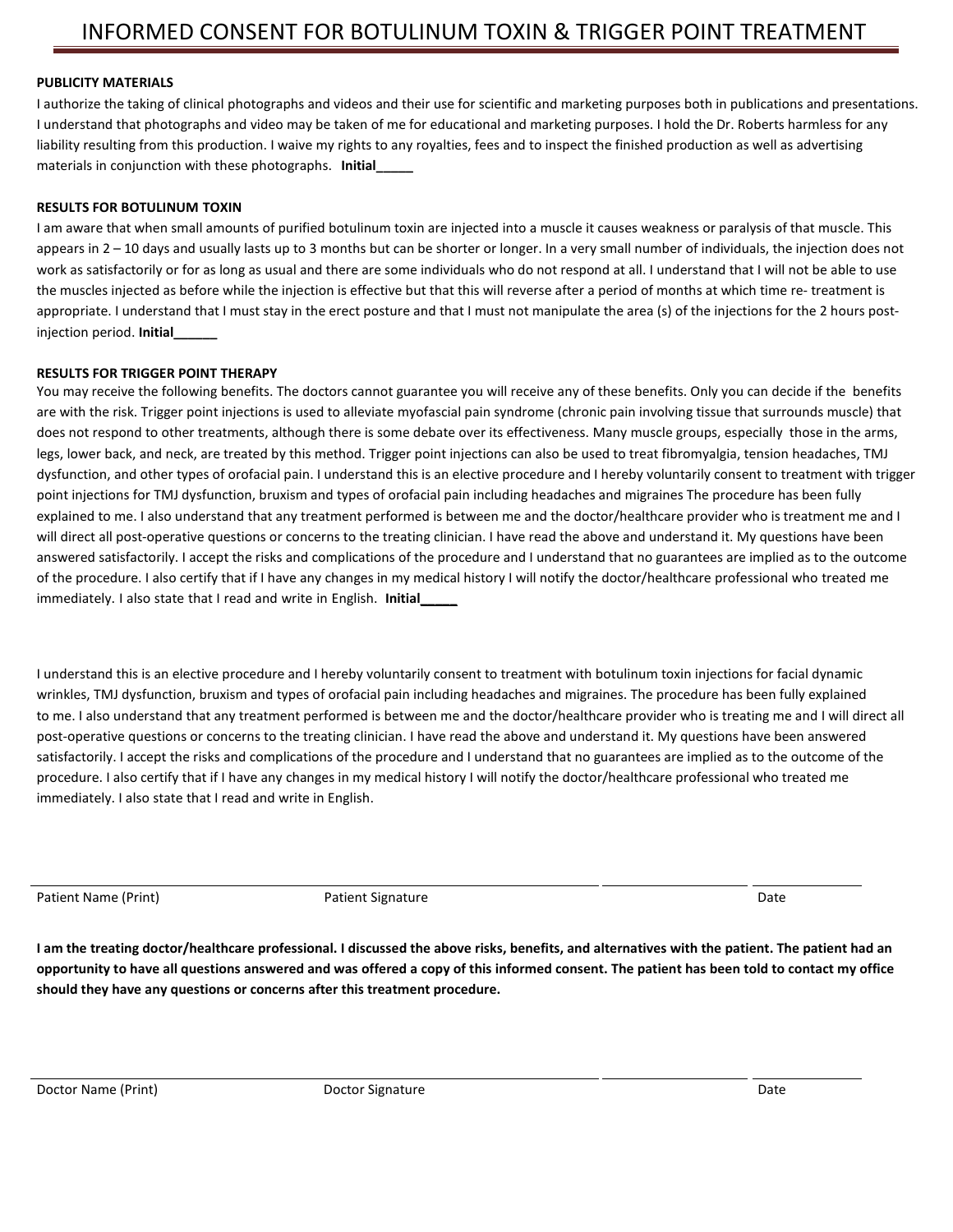The purpose of this informed consent form is to provide written information regarding the risks, benefits, and alternatives of the procedure named above. This material serves as a supplement to the discussion you have with your doctor/healthcare provider. It is important that you fully understand this information, so please read this document thoroughly. If you have any questions regarding the procedure, ask your doctor/healthcare professional prior to signing the consent form.

#### **DERMAL FILLER TREATMENT**

Treatment with dermal fillers (such as Juvederm, Restylane, Radiesse, Revanesee, and others) can smooth out facial folds and wrinkles, add volume to the lips, and contour facial features that have lost their volume and fullness due to aging, sun exposure, illness, etc. Facial rejuvenation can be carried out with minimal complications. These dermal fillers are injected under the skin with a very fine needle. This produces natural appearing volume under wrinkles and folds which are lifted up and smoothed out. The results can often be seen immediately. **Initial\_\_\_\_\_**

#### **RISKS AND COMPLICATIONS**

Before undergoing this procedure, understanding the risks is essential. No procedure is completely risk-free. The following risks may occur, but there may be unforeseen risks and risks that are not included on this list. Some of these risks, if they occur, may necessitate hospitalization, and/or extended outpatient therapy to permit adequate treatment. It has been explained to me that there are certain inherent and potential risks and side effects in any invasive procedure and in this specific instance such risks include but are not limited to: 1) Post treatment discomfort, swelling, redness, bruising, and discoloration; 2) Post treatment infection associated with any transcutaneous injection; 3) Allergic reaction; 4) Reactivation of herpes (cold sores); 5) Lumpiness, visible yellow or white patches; 6) Granuloma formation; 7) Localized necrosis and/or sloughing, with scab and/or without scab if blood vessel occlusion occurs. **Initial** \_\_\_\_\_\_

#### **PREGNANCY AND ALLERGIES**

I am not aware that I am pregnant. I am not trying to get pregnant. I am not lactating (nursing). I do not have or have not had any major illnesses which would prohibit me from receiving dermal fillers. I certify that I do not have multiple allergies or high sensitivity to medications, including but not limited to lidocaine. **Initial** \_\_\_\_\_\_

#### **ALTERNATIVE PROCEDURES**

Alternatives to the procedures and options that I have volunteered for have been fully explained to me. **Initial** \_\_\_\_\_\_

#### **PAYMENT**

I understand that this is an "elective" procedure. As such, payment is my responsibility and is expected at the time of treatment. **Initial** \_\_\_\_\_\_

#### **RIGHT TO DISCONTINUE TREATMENT**

I understand that I have the right to discontinue treatment at any time. **Initial** \_\_\_\_\_\_

#### **PUBLICITY MATERIALS**

I authorize the taking of clinical photographs and videos and their use for scientific and marketing purposes both in publications and presentations. I understand that photographs and video may be taken of me for educational and marketing purposes. I hold the Dr. Roberts harmless for any liability resulting from this production. I waive my rights to any royalties, fees and to inspect the finished production as well as advertising materials in conjunction with these photographs. **Initial** \_\_\_\_\_\_

#### **RESULTS**

Dermal fillers have been shown to be safe and effective when compared to collagen skin implants and related products to fill in wrinkles, lines and folds in the skin on the face. Its effect can last up to 6 months. Most patients are pleased with the results of dermal fillers use. However, like any esthetic procedure, there is no guarantee that you will be completely satisfied. There is no guarantee that wrinkles and folds will disappear completely, or that you will not require additional treatment to achieve the results you seek. The dermal filler procedure is temporary and additional treatments will be required periodically, generally within 4-6 months, involving additional injections for the effect to continue. I am aware that follow-up treatments will be needed to maintain the full effects. I am aware the duration of treatment is dependent on many factors including but not limited to: age, sex, tissue conditions, my general health and life style conditions, and sun exposure. The correction, depending on these factors, may last up to 6 months and in some cases shorter and some cases longer. I have been instructed in and understand the posttreatment instructions. **Initial** \_\_\_\_\_\_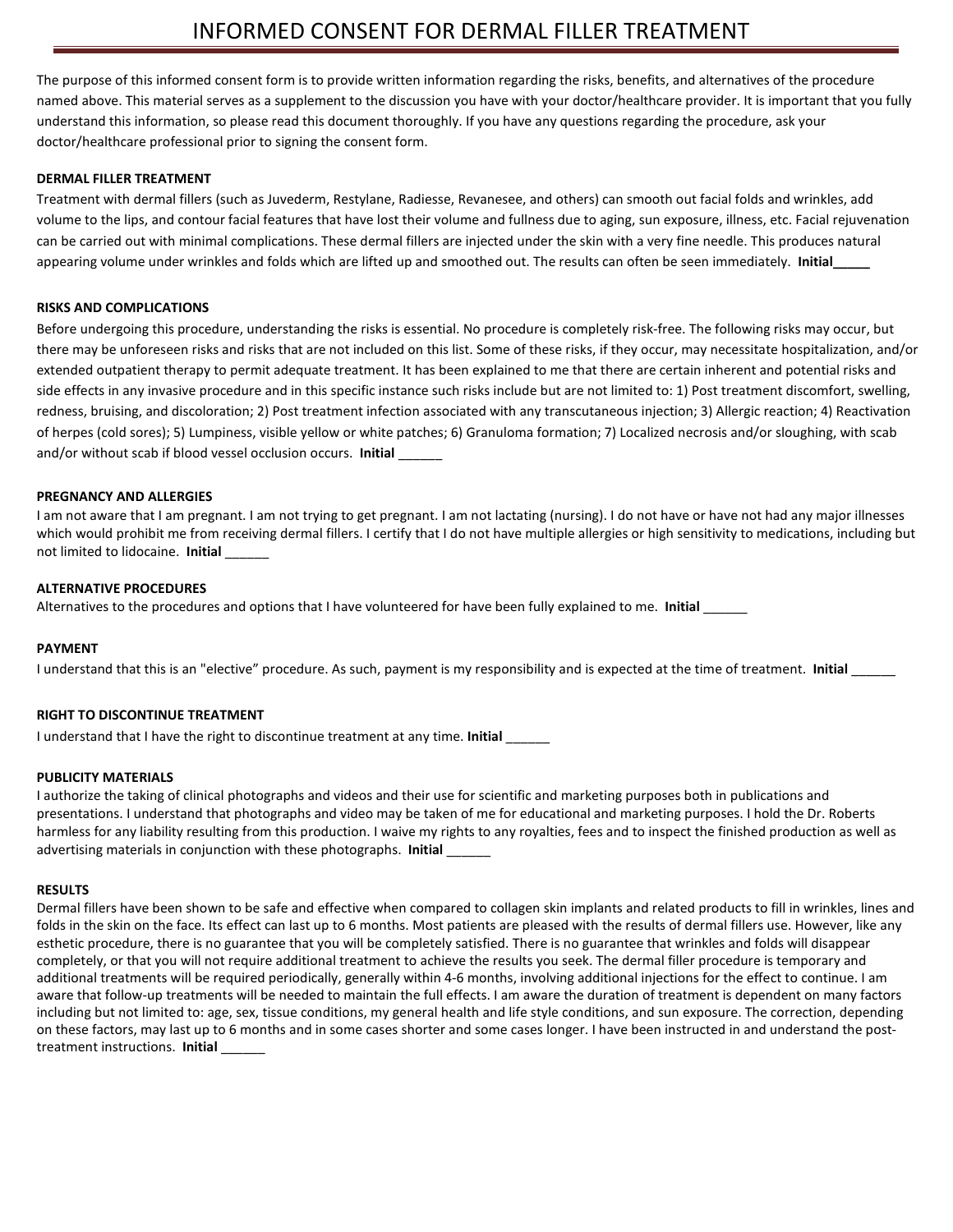# INFORMED CONSENT FOR DERMAL FILLER TREATMENT

I understand this is an elective procedure and I hereby voluntarily consent to treatment with dermal fillers for facial rejuvenation, lip enhancement, establish proper lip and smile lines, and replacing facial volume. The procedure has been fully explained to me. I also understand that any treatment performed is between me and the doctor/healthcare provider who is treating me and I will direct all post-operative questions or concerns to the treating clinician. I have read the above and understand it. My questions have been answered satisfactorily. I accept the risks and complications of the procedure and I understand that no guarantees are implied as to the outcome of the procedure. I also certify that if I have any changes in my medical history I will notify the doctor/healthcare professional who treated me immediately. I also state that I read and write in English.

Patient Name (Print) **Patient Signature** Patient Signature **Patient Signature** Patient Context of Date

**I am the treating doctor/healthcare professional. I discussed the above risks, benefits, and alternatives with the patient. The patient had an opportunity to have all questions answered and was offered a copy of this informed consent. The patient has been told to contact my office should they have any questions or concerns after this treatment procedure.**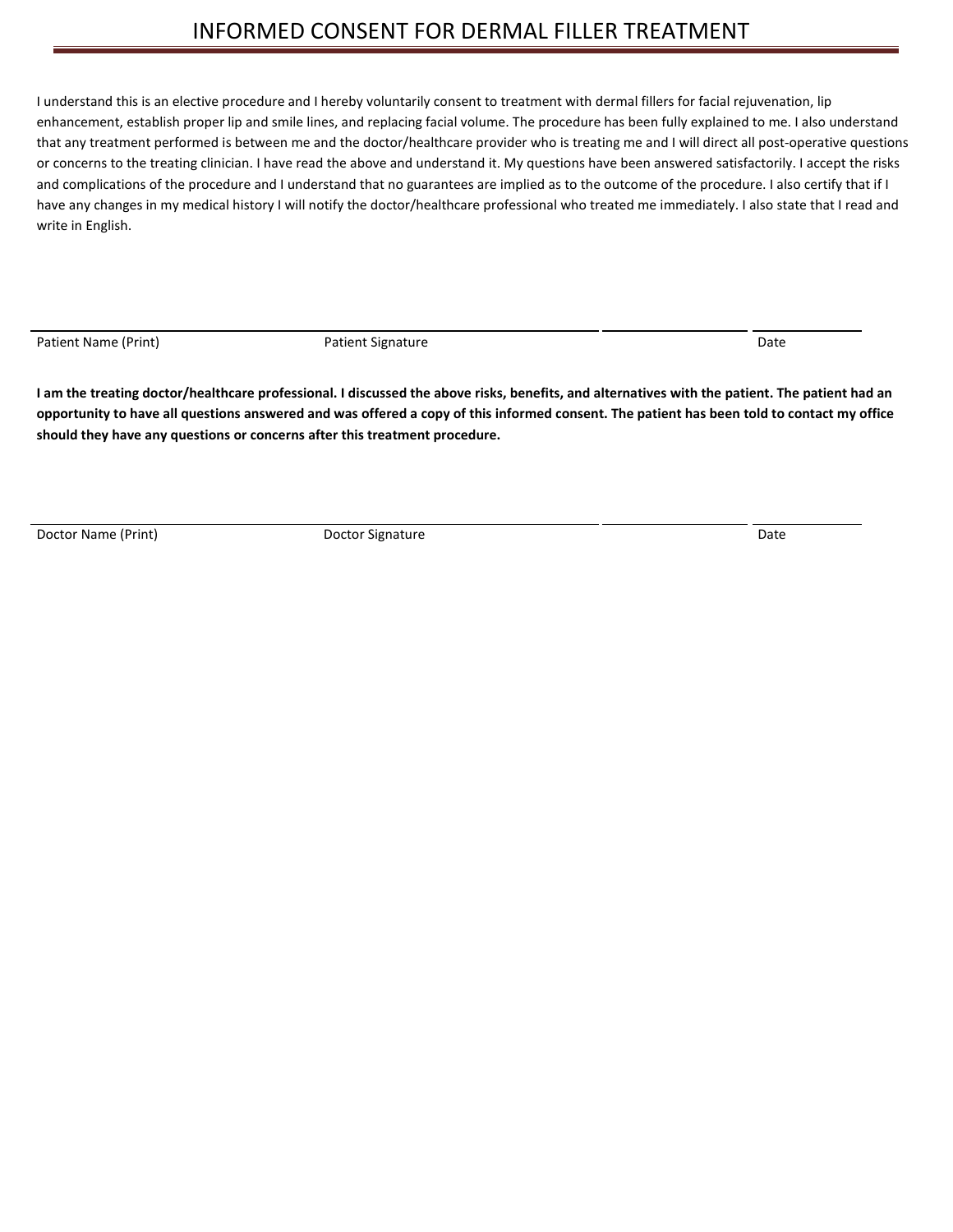The purpose of this informed consent form is to provide written information regarding the risks, benefits, and alternatives of the procedure named above. This material serves as a supplement to the discussion you have with your doctor/healthcare provider. It is important that you fully understand this information, so please read this document thoroughly. If you have any questions regarding the procedure, ask your doctor/healthcare professional prior to signing the consent form.

#### **PDO (POLYDIAXONONE) THREAD LIFT AND SMOOTHING TREATMENT**

The PDO (polydiaxonone) Thread Lift and Smoothing procedure uses absorbable surgical sutures placed into the subdermal layer of the skin to initiate collagen production. The procedure can result in increased firmness and elasticity of the skin in the treated area. The nature of cosmetic procedure may require a patient to return for numerous visits in order to achieve the desired results or to determine whether the treatment may not be completely effective at treating the particular condition.

#### **RISKS AND COMPLICATIONS**

You have been informed on some of the features, benefits, and possible risks involved with solid filler PDO thread lifting and smoothing, and have had your questions answered to your satisfaction. Some of the possible risks include:

- **Discomfort:** Some discomfort may be experienced during treatment. **Initial** \_\_\_\_
- **Scarring:** May cause scarring; sutures are inserted using a small needle, which must heal. A scar at entry point may occur. **Initial** \_\_\_\_
- **Bruising, Swelling, Infection:** With any minimally invasive procedure, bruising of the treat area may occur along with the potential for swelling and is likely. Infection is rare, but with any injection or incision into the skin, the possibility exists. **Initial** \_\_\_\_
- **Bleeding:** You may experience some bleeding during the procedure. Hematoma or a small blood clot may occur and may require treatment by drainage. There is a higher risk of bleeding if you have taken any anti-inflammatory medications (Advil, Motrin, Aspirin, Ibuprofen) within the 10 days preceding the procedure. **Initial** \_\_\_\_
- **Damage to Deeper Structures:** Deeper structures such as nerves, blood vessels and muscles may be damaged during the procedure. The potential for this to occur varies according to the location on the body the procedure is being performed. Injury to deeper structures may be temporary or permanent. **Initial** \_\_\_\_
- **Allergic Reaction:** Allergies to tape, suture material or topical preparations have been reported. Allergic reactions may require additional treatment. **Initial** \_\_\_\_
- **Partial Laxity Correction:** PDO Lift may not correct all your facial laxity or sagging. **Initial** \_\_\_\_
- **Delay Healing:** Complications may ensure as a result of smoking, using a straw, or similar motions. Smoking and similar actions are STRONGLY discouraged. Slight asymmetry, redness, visible sutures, suture breakthrough may require additional treatment or removal of the sutures. **Initial** \_\_\_\_

#### **PREGNANCY AND ALLERGIES**

I am not aware that I am pregnant. I am not trying to get pregnant. I am not lactating (nursing). I do not have or have not had any major illnesses which would prohibit me from receiving solid filler PDO threads. I certify that I do not have multiple allergies or high sensitivity to medications, including but not limited to lidocaine. **Initial** \_\_\_\_\_\_

#### **ALTERNATIVE PROCEDURES**

Alternatives to the procedures and options that I have volunteered for have been fully explained to me. **Initial** \_\_\_\_\_\_

#### **PAYMENT**

I understand that this is an "elective" procedure. As such, payment is my responsibility and is expected at the time of treatment. **Initial** \_\_\_\_\_\_

#### **RIGHT TO DISCONTINUE TREATMENT**

I understand that I have the right to discontinue treatment at any time. **Initial** 

#### **PUBLICITY MATERIALS**

I authorize the taking of clinical photographs and videos and their use for scientific and marketing purposes both in publications and presentations. I understand that photographs and video may be taken of me for educational and marketing purposes. I hold the Dr. Roberts harmless for any liability resulting from this production. I waive my rights to any royalties, fees and to inspect the finished production as well as advertising materials in conjunction with these photographs. **Initial** \_\_\_\_\_\_

#### **RESULTS**

I understand this is an elective procedure and I hereby voluntarily consent to treatment with PDO suture threads for skin rejuvenation, lifting of the skin to help establish proper lip and smile lines and improved esthetics. The procedure has been fully explained to me. I also understand that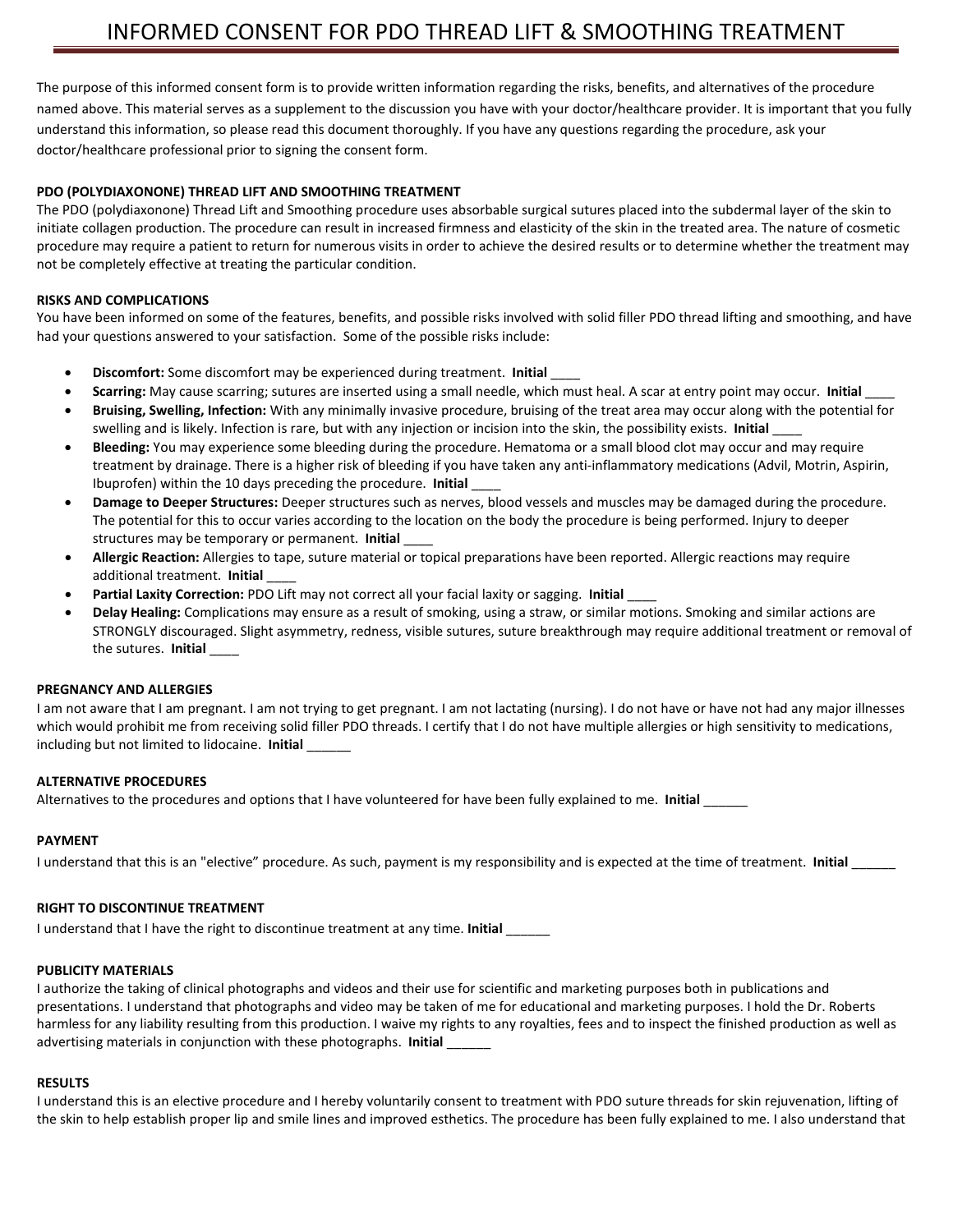# INFORMED CONSENT FOR PDO THREAD LIFT & SMOOTHING TREATMENT

any treatment performed is between me and the doctor/healthcare provider who is treating me and I will direct all post-operative questions or concerns to the treating clinician. I have read the above and understand it. My questions have been answered satisfactorily. I accept the risks and complications of the procedure and I understand that no guarantees are implied as to the outcome of the procedure. I also certify that if I have any changes in my medical history I will notify the doctor/healthcare professional who treated me immediately. I also state that I read and write in English. There is no guarantee that wrinkles and folds will disappear completely, or that you will not require additional treatment to achieve the results you seek. The solid filler PDO thread procedure is temporary and additional treatments will be required periodically, generally within 12-18 months although not guaranteed, involving additional placement of PDO threads for the effect to continue. I am aware that follow-up treatments will be needed to maintain the full effects. I am aware the duration of treatment is dependent on many factors including but not limited to: age, sex, tissue conditions, my general health and life style conditions, and sun exposure. The correction, depending on these factors, may last up to 18 months and in some cases shorter and some cases longer. I have been instructed in and understand the post-treatment instructions. **Initial** \_\_\_\_\_\_

Patient Name (Print) **Patient Signature** Patient Signature **Patient Signature** Patient Controller and Date

**I am the treating doctor/healthcare professional. I discussed the above risks, benefits, and alternatives with the patient. The patient had an opportunity to have all questions answered and was offered a copy of this informed consent. The patient has been told to contact my office should they have any questions or concerns after this treatment procedure.**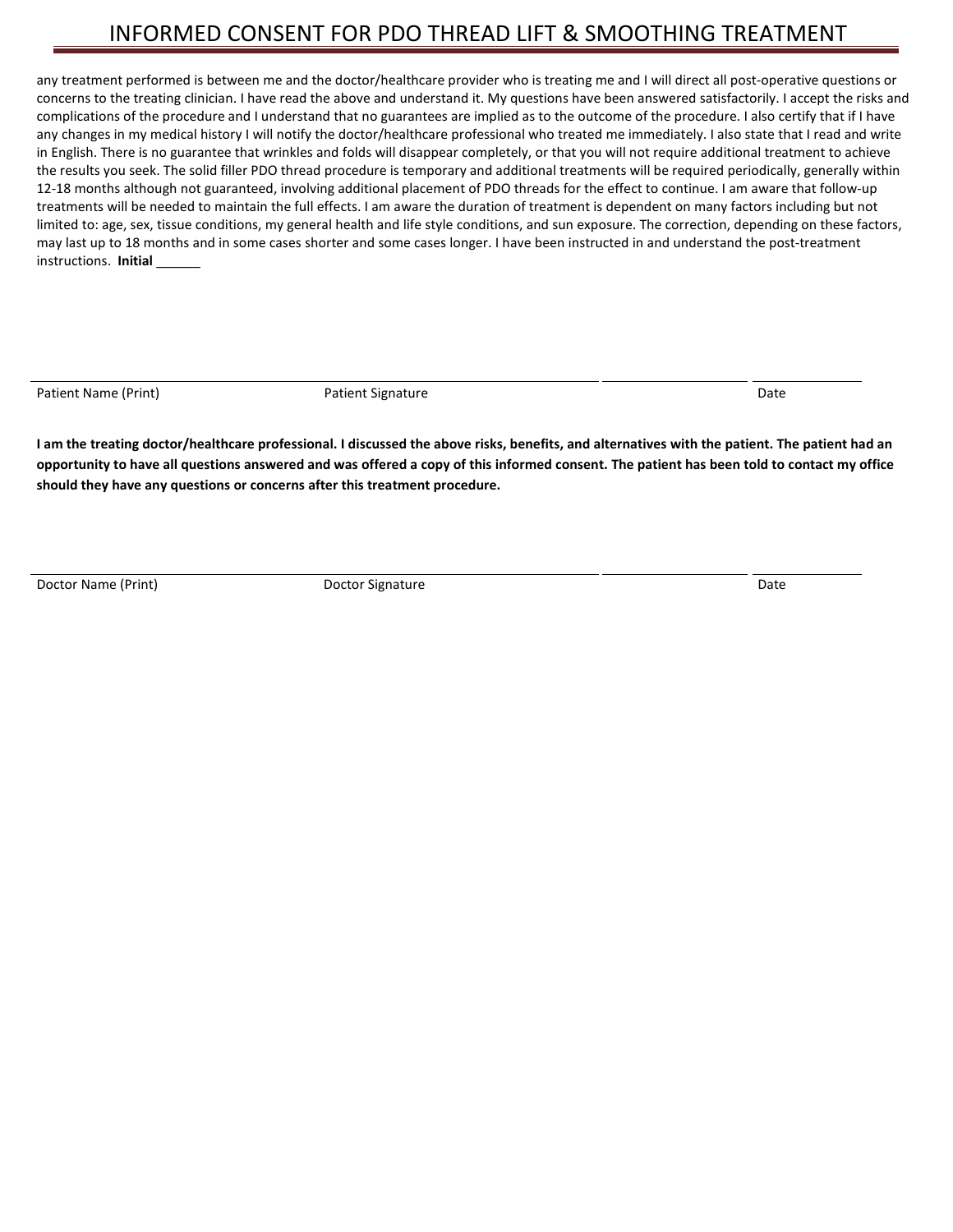The purpose of this informed consent form is to provide written information regarding the risks, benefits, and alternatives of the procedure named above. This material serves as a supplement to the discussion you have with your doctor/healthcare provider. It is important that you fully understand this information, so please read this document thoroughly. If you have any questions regarding the procedure, ask your doctor/healthcare professional prior to signing the consent form.

#### **SCULPTRA INJECTABLE POLY-L-LACTIC ACID TREATMENT**

Sculptra is a sterile suspension of Poly-L-Lactic acid, which is a biocompatible (does not harm the body), synthetic polymer from the alphahydroxy acid family (fruit acids). Sculptra has been used since 1999 in more than 150,000 patients in more than 30 countries, Poly-L-Lactic acid has been used medically for many years primarily for cosmetic use and in dissolvable stitches. Sculptra is designed to help correct skin depression, such as creases, wrinkles, folds, scars, hollow eye rings, skin aging, and facial lip-atrophy (loss of fat).

#### **RISKS AND DISCOMFORT**

You have been informed on some of the features, benefits, and possible risks involved with Sculptra and have had your questions answered to your satisfaction. Some of the possible risks include:

- After the injection(s), some common injection-related reactions probably will occur. These may include swelling, redness, pain, itching, discoloration and tenderness at the injection site. These typically resolve spontaneously, usually within 1 to 15 days after injection. **Initial**\_\_\_\_\_
- Because Sculptra is injected in a solution containing water, there will be an initial swelling (edema) that will be noticeable for at least several hours and perhaps as long as several days. This effect is temporary and does not affect the long-term tissue response. **Initial**\_\_\_\_\_
- Induration, or a feeling of fullness or thickness, can be felt in the injection areas. This is a normal response of the treated tissue to the process of inflammation and new collagen formation. Simply massaging the treated areas gently 5 times per day for 5 minutes after the injection can help minimize induration. **Initial**\_\_\_\_\_
- One possible delayed side effect is small bumps under the skin, termed micro-nodules, which may be non-visible or visible and may be felt in the areas of treatment. Usually these bumps may only be felt when pressing on the skin. Micro-nodules tend to occur within the first 6 to 12 months after the treatment. They usually do not require treatment and usually do not have any symptoms. **Initial**\_\_\_\_\_
- Visible bumps may occur in rare instances and they be associated with redness, tenderness, skin discoloration or textural alteration. These bumps, which may be termed granuloma, may or may not require treatment, including, but not limited to, injection, freezing or excision. **Initial**\_\_\_\_\_
- Other rarely reported adverse events include: injection site abscess, allergic reaction, skin hypertrophy (exaggerated reduction of collagen and tissue elasticity) and/or atrophy (reduction of collagen and tissue elasticity), malaise, fatigue and swelling (edema). Initial\_
- The use of anti-inflammatory drugs, anti-clotting agents or aspirin might cause bleeding or increased bruising at the injection site. **Initial**\_\_\_\_\_

#### **PREGNANCY AND ALLERGIES**

I am not aware that I am pregnant. I am not trying to get pregnant. I am not lactating (nursing). I do not have or have not had any major illnesses which would prohibit me from receiving Sculptra. I certify that I do not have multiple allergies or high sensitivity to medications, including but not limited to lidocaine. **Initial** \_\_\_\_\_\_

#### **ALTERNATIVE PROCEDURES**

Alternatives to the procedures and options that I have volunteered for have been fully explained to me. **Initial** \_\_\_\_\_\_

#### **PAYMENT**

I understand that this is an "elective" procedure. As such, payment is my responsibility and is expected at the time of treatment. Initial

#### **RIGHT TO DISCONTINUE TREATMENT**

I understand that I have the right to discontinue treatment at any time. **Initial** \_\_\_\_\_\_

#### **PUBLICITY MATERIALS**

I authorize the taking of clinical photographs and videos and their use for scientific and marketing purposes both in publications and presentations. I understand that photographs and video may be taken of me for educational and marketing purposes. I hold the Dr. Roberts harmless for any liability resulting from this production. I waive my rights to any royalties, fees and to inspect the finished production as well as advertising materials in conjunction with these photographs. **Initial** \_\_\_\_\_\_

#### **RESULTS**

Depending on the area and condition treated as well as the volume of Sculptra used in the injection, the effect of a treatment with Sculptra may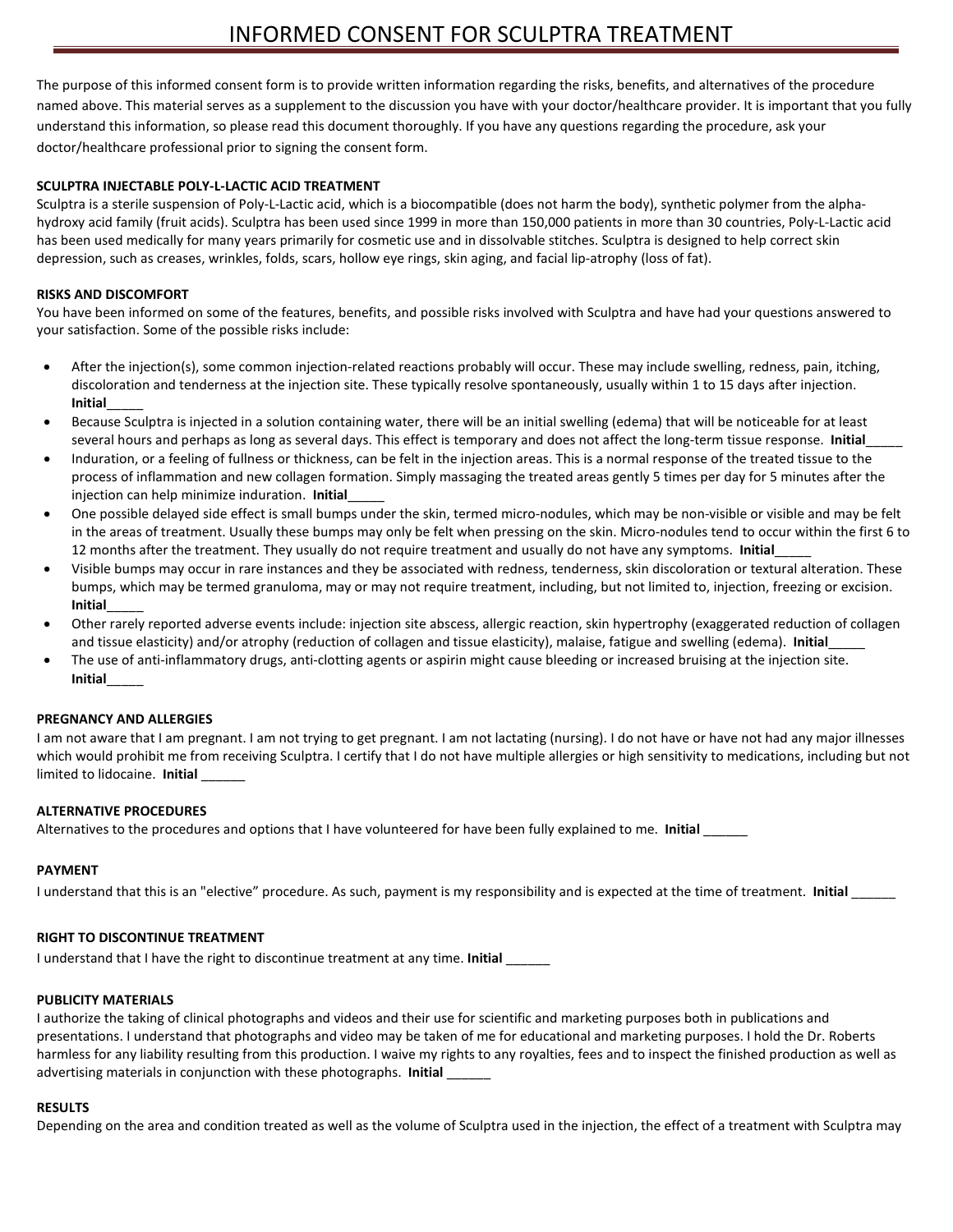last from 1 to 2 years, but that in some cases the duration of the effect can be shorter or longer. Most areas of treatment will require multiple sessions at 4 week intervals, for optimal correction. Because individual response to Sculptra may vary, the exact number of treatments sessions required cannot be predicted with complete accuracy. Additionally, in order to maintain the desired degree of correction, intermittent enhancement treatments may be needed. **Initial**\_\_\_\_\_

I understand this is an elective procedure and I hereby voluntarily consent to treatment for facial rejuvenation, establish proper lip and smile lines, and replacing facial volume. The procedure has been fully explained to me. I also understand that any treatment performed is between me and the doctor/healthcare provider who is treating me and I will direct all post-operative questions or concerns to the treating clinician. I have read the above and understand it. My questions have been answered satisfactorily. I accept the risks and complications of the procedure and I understand that no guarantees are implied as to the outcome of the procedure. I also certify that if I have any changes in my medical history I will notify the doctor/healthcare professional who treated me immediately. I also state that I read and write in English. **Initial**\_\_\_\_\_

Patient Name (Print) **Patient Signature** Patient Signature **Patient Signature** Patient Controller Patient Controller

**I am the treating doctor/healthcare professional. I discussed the above risks, benefits, and alternatives with the patient. The patient had an opportunity to have all questions answered and was offered a copy of this informed consent. The patient has been told to contact my office should they have any questions or concerns after this treatment procedure.**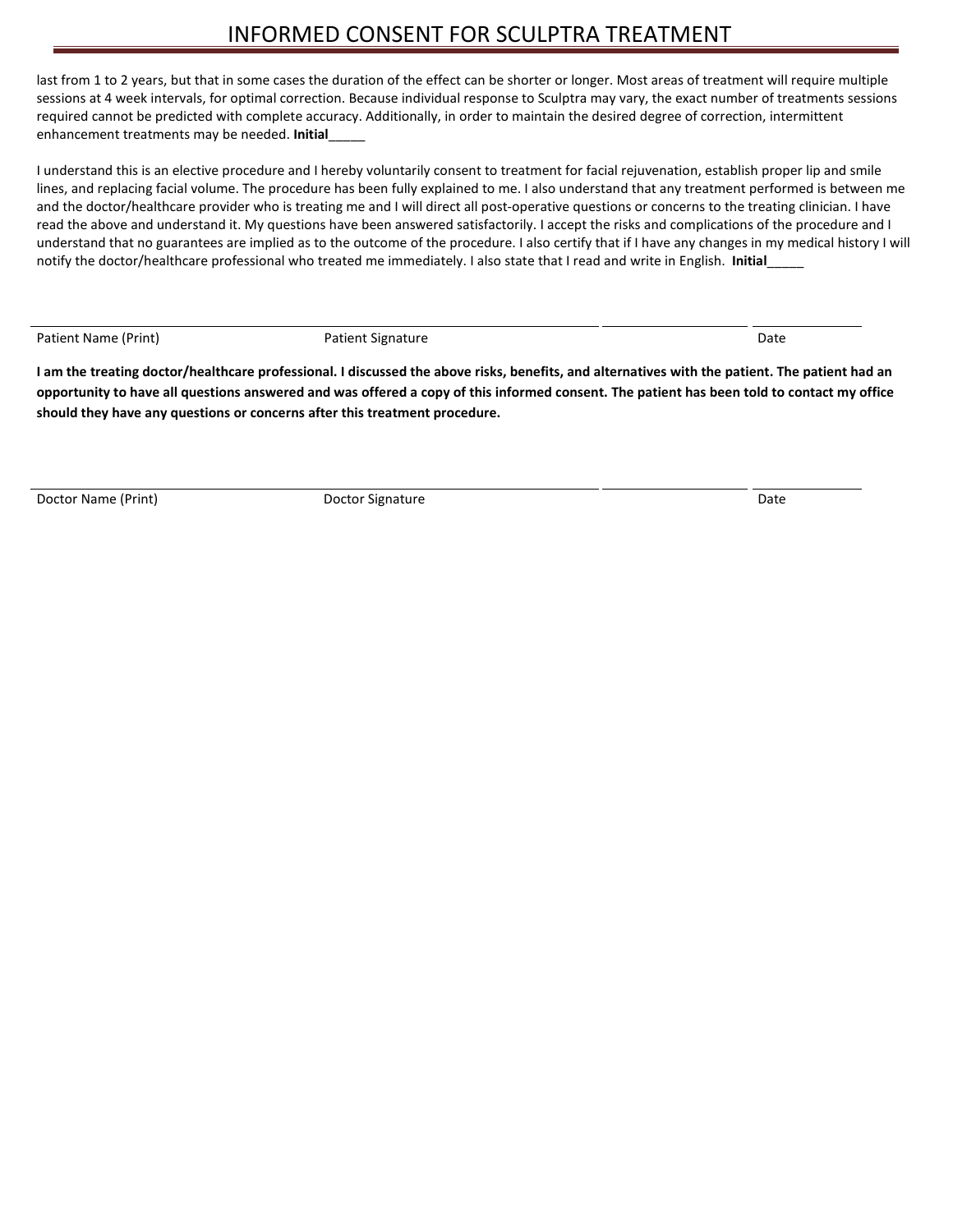The purpose of this informed consent form is to provide written information regarding the risks, benefits, and alternatives of the procedure named above. This material serves as a supplement to the discussion you have with your doctor/healthcare provider. It is important that you fully understand this information, so please read this document thoroughly. If you have any questions regarding the procedure, ask your doctor/healthcare professional prior to signing the consent form.

#### **KYBELLA (DEOXYCHOLIC ACID) TREATMENT**

Kybella (deoxycholic acid) injection is indicated for improvement in the appearance of moderate to severe fullness associated with submental fat, also called "double chin," in adults. Kybella is injected into the fat under the chin as well as other areas of superficial fat for fat removal. Multiple treatments are usually required and will be given at least 1 month apart.

#### **RISKS AND COMPLICATIONS**

Common potential side effects include swelling, bruising, pain, numbness, redness and areas of hardness in the treatment area Kybella injections can also cause tingling, nodule, itching, skin tightness and headache. These side effects typically resolve themselves without treatment and do not usually result in patients stopping treatment.

Less common potential side effects include: nerve injury – Kybella injections could cause nerve injury in the area of the jaw resulting in an uneven smile or facial muscle weakness. In the clinical trials these all resolved without treatment and do not usually result in patients stopping treatment in an average of 6 weeks. Kybella injections can temporarily cause trouble with swallowing (this is thought to be due to neck swelling), superficial skin erosions and small patches of hair loss in the beard area. There is a possibility of an unsatisfactory result. The procedure may also result in more noticeable platysma bands, unacceptable visible deformities or asymmetry in the treatment area. **Initial** \_\_\_\_\_\_

#### **PREGNANCY AND ALLERGIES**

It is not known if Kybella will harm an unborn baby. It is not known if Kybella passes into your breast milk. I am not aware that I am pregnant. I am not trying to get pregnant. I am not lactating (nursing). I do not have or have not had any major illnesses which would prohibit me from receiving Kybella. I certify that I do not have multiple allergies or high sensitivity to medications, including but not limited to lidocaine. **Initial** \_\_\_\_\_\_

#### **ALTERNATIVE PROCEDURES**

Alternatives to the procedures and options that I have volunteered for have been fully explained to me. **Initial** \_\_\_\_\_\_

#### **PAYMENT**

I understand that this is an "elective" procedure. As such, payment is my responsibility and is expected at the time of treatment. **Initial** \_\_\_\_\_\_

#### **RIGHT TO DISCONTINUE TREATMENT**

I understand that I have the right to discontinue treatment at any time. **Initial** \_\_\_\_\_\_

#### **PUBLICITY MATERIALS**

I authorize the taking of clinical photographs and videos and their use for scientific and marketing purposes both in publications and presentations. I understand that photographs and video may be taken of me for educational and marketing purposes. I hold the Dr. Roberts harmless for any liability resulting from this production. I waive my rights to any royalties, fees and to inspect the finished production as well as advertising materials in conjunction with these photographs. **Initial** \_\_\_\_\_\_

#### **RESULTS**

Depending on the amount of submental fat, multiple treatments may be required and will be spaced 1 month apart. Most individuals will require multiple sessions at 4 week intervals, for optimal correction. Because individual response to Kybella may vary, the exact number of treatments sessions required cannot be predicted with complete accuracy. Additionally, in order to maintain the desired degree of correction, intermittent enhancement treatments may be needed. Additional treatments may also be required for the correction of skin laxity following removal of underlying submental fat. **Initial**\_\_\_\_\_

Before receiving Kybella patients should tell their doctor/healthcare provider about all of their medical conditions, including if they: have an infection in the treatment area; have had or plan to have surgery on the face, neck or chin; have had cosmetic treatments on the face, neck or chin; have had or have medical conditions in or near the neck area; have had or have trouble swallowing; have bleeding problems or are taking blood thinners; are pregnant or plan to become pregnant.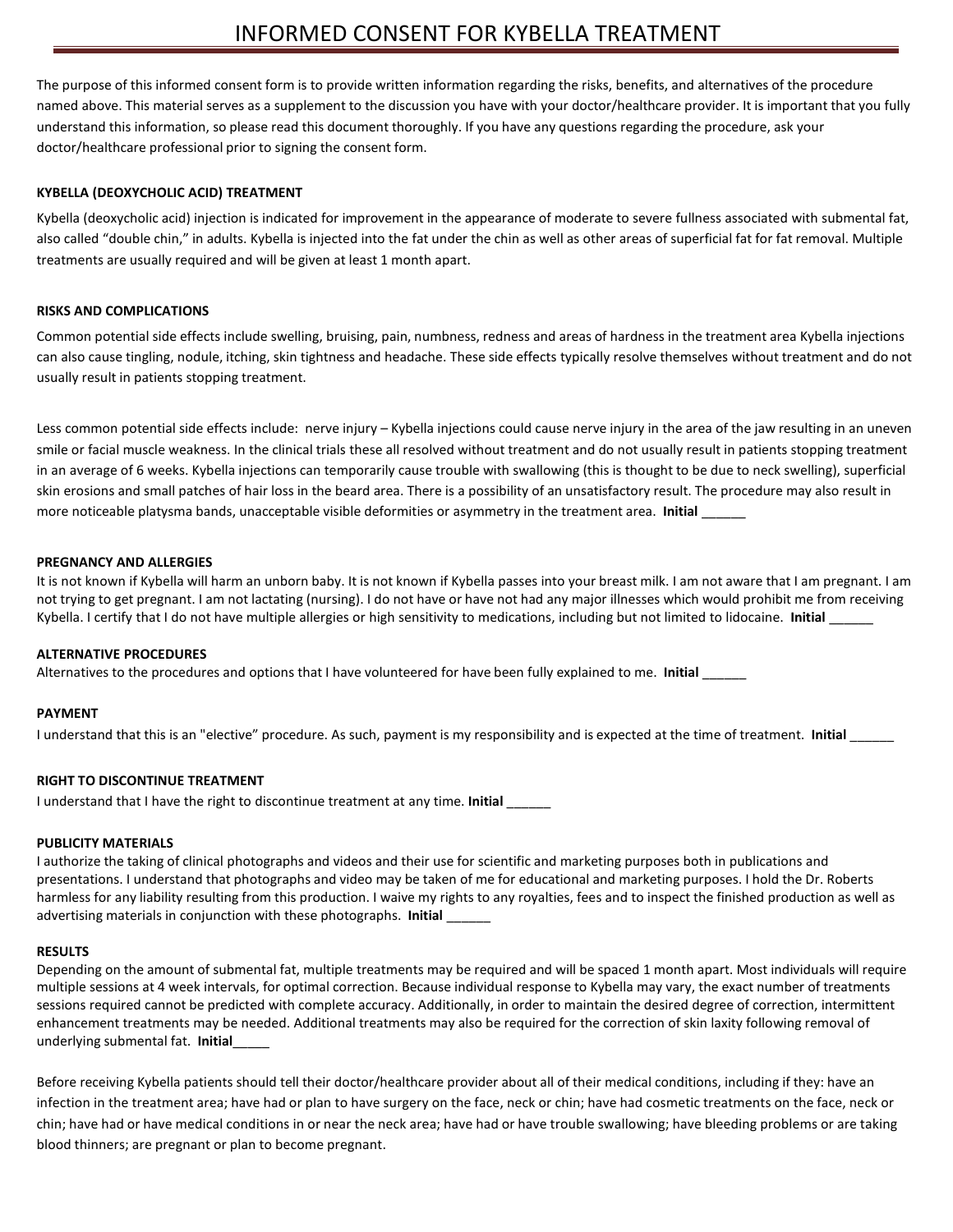I understand this is an elective procedure and I hereby voluntarily consent to treatment for facial rejuvenation, establish proper lip and smile lines, and eliminating fat. The procedure has been fully explained to me. I also understand that any treatment performed is between me and the doctor/healthcare provider who is treating me and I will direct all post-operative questions or concerns to the treating clinician. I have read the above and understand it. My questions have been answered satisfactorily. I accept the risks and complications of the procedure and I understand that no guarantees are implied as to the outcome of the procedure. I also certify that if I have any changes in my medical history I will notify the doctor/healthcare professional who treated me immediately. I also state that I read and write in English. There is no guarantee that submental excess fat will disappear completely, or that you will not require additional treatment to achieve the results you seek. The Kybella procedure is temporary and additional treatments may be required periodically for the effect to continue. I am aware that follow-up treatments may be needed to maintain the full effects. I am aware the duration of treatment is dependent on many factors including but not limited to: age, sex, tissue conditions, my general health and life style conditions, and sun exposure. The correction, depending on these factors, may last up to 18 months and in some cases shorter and some cases longer. I have been instructed in and understand the post-treatment instructions. **Initial** \_\_\_\_\_\_

Patient Name (Print) **Patient Signature** Patient Signature **Patient Signature** Patient Date

**I am the treating doctor/healthcare professional. I discussed the above risks, benefits, and alternatives with the patient. The patient had an opportunity to have all questions answered and was offered a copy of this informed consent. The patient has been told to contact my office should they have any questions or concerns after this treatment procedure.**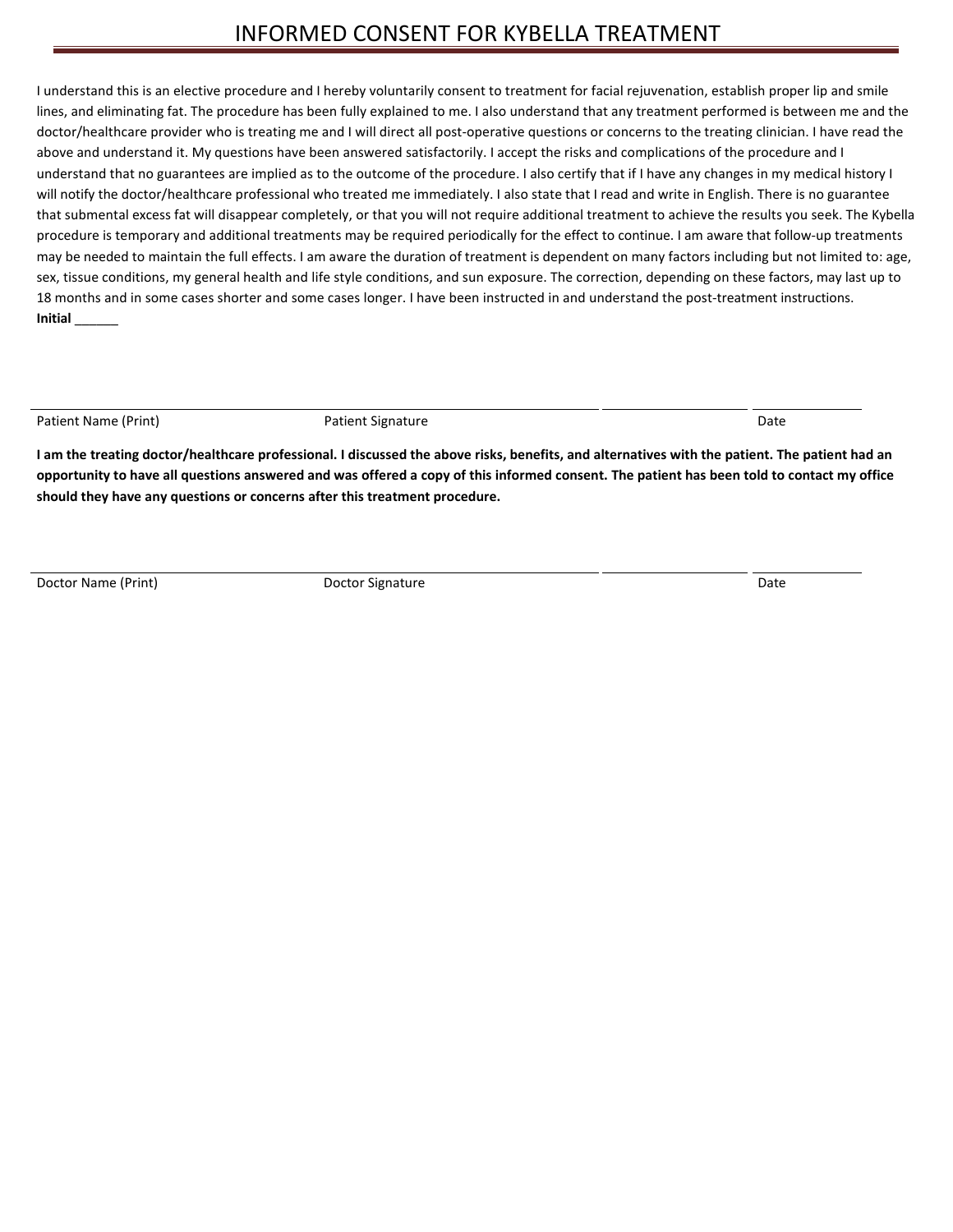# BOTULINUM TOXIN MEDICATION GUIDE

# **BoNT-A Cosmetic MEDICATION GUIDE**

Due to the fact that there are now multiple Botulinum Toxin, Type A products on the market, the FDA has required that all Botulinum toxin, Type A products carry a black box warning label to alert the public of possible adverse reactions or side effects of the toxins, as well as proper use of the toxins, and risk factors associated with there use. This is due to the fact that not all Botulinum toxins are created equal, and the public has a right to be made aware of the differences associated with each toxin that is available to you for injection. The 3 Botulinum toxins available in the USA are Botox®, Dysport®, and Xeomin®. This form is the black box warning that is now required to be present on package inserts. It is important to note that all BoNT-A products are required by the FDA to include the black box warning on package inserts. Please read the following form, which is the black box warning now on all package inserts of Botox®, Dysport®, and Xeomin® and sign the bottom stating we have made you aware of these new requirements by the FDA. I have received a copy of the MEDICATION GUIDE for XEOMIN® Cosmetic for Injection. **Initial if true** 

| <b>Patient Signature:</b> |            | Date: |
|---------------------------|------------|-------|
| Witness:                  |            |       |
| Dr. Shannon Roberts, DDS  | Signature: |       |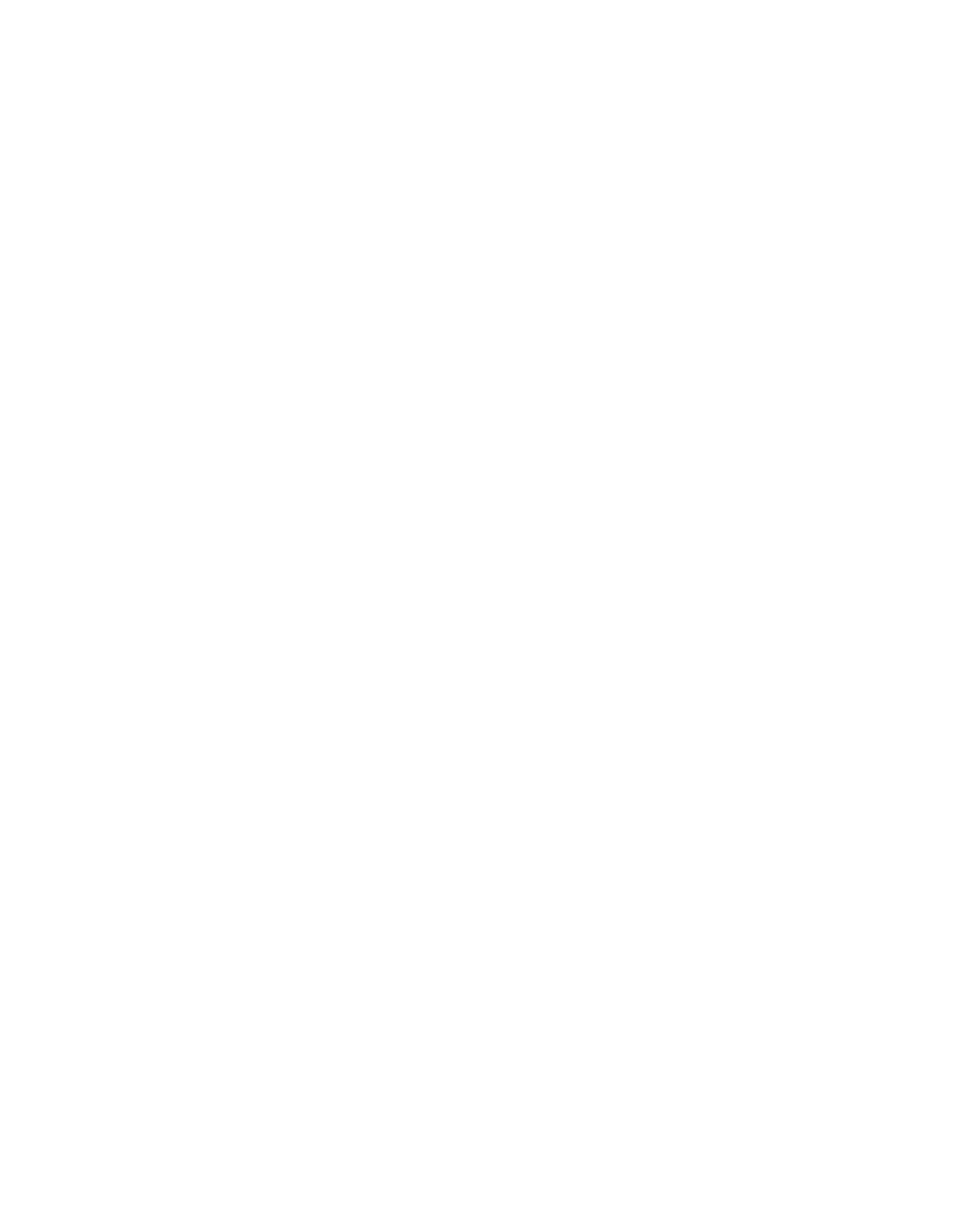# Diagnosis and Treatment Plan - Botox

| <b>Patient Information</b>                                                                                                                                                                                                     |                                               |  |  |
|--------------------------------------------------------------------------------------------------------------------------------------------------------------------------------------------------------------------------------|-----------------------------------------------|--|--|
|                                                                                                                                                                                                                                |                                               |  |  |
| Treating Doctor Name: Name: Name and Allen Contract of Treating Doctor Name: Name and Allen Contract of Treating Doctor Name and Allen Contract of Treating Doctor Name and Allen Contract of Treating Doctor Name and Allen C |                                               |  |  |
| Health History Completed? Yes $\Box$ No $\Box$ Date: _______________________________                                                                                                                                           | Doctor Initial: ____________                  |  |  |
| Dental / Head and Neck Examination Completed? Yes $\Box$                                                                                                                                                                       | Date: Doctor Initial:<br>No □                 |  |  |
| Informed Consent Completed? Yes $\Box$<br>No <sub>1</sub>                                                                                                                                                                      |                                               |  |  |
|                                                                                                                                                                                                                                | Diagnosis ICD-10 Codes (Check all that apply) |  |  |

- □ K03.0 Excessive attrition
- □ K03.81 Cracked tooth
- □ K06.0 Gingival recession
- □ M26.00 Anomalies of jaw size
- □ M26.11 Maxillary asymmetry
- □ M26.12 Jaw asymmetry
- □ M26.52 Orofacial dyskinesia
- □ M26.53 Limited range of motion
- □ M26.53 Deviation opening closing
- □ M26.50 Dentofacial abnormal fx
- □ K08.109 Loss of teeth
- □ M26.60 TMJ disorders
- □ M26.63 TMJ disc disorder
- (reducing/non-reducing)
- □ M26.69 TMJ sounds opening/closing jaw
- □ M26.9 Dentofacial anomalies
- □ K13.0 Diseases of lips
- □ K13.70 Cheek/Lip biting
- □ K08.419 Loss of teeth trauma
- □ G47.63 Sleep related bruxism
- □ M62.40 Muscle spasm
- □ G50.1 Atypical facial pain □ R25.0 Trismus
- □ M79.1 Myalgia
- □ M60.9 Myofascial pain
- □ M79.2 Neuralgia, neuritis, facial
- □ S03.4XXA Jaw sprain
- □ G44.209 Tension headache
- □ G43.109 Migraine with aura
- □ G43.009 Migraine without aura
- □ G43.811 Cluster headache
- □ R51 Headache
- □ F45.8 Bruxism
- □ G50.0 Trigeminal neuralgia
- □ <u>Other</u>



| <b>Muscle</b>           | <b>Dosage</b> | <b>Syringe</b> |
|-------------------------|---------------|----------------|
|                         | (in units)    | Volume         |
| <b>Frontalis</b>        |               |                |
| Glabella                |               |                |
| (R) Orbicularis oculi   |               |                |
| (L) Orbicularis oculi   |               |                |
| <b>Nasalis</b>          |               |                |
| <b>Orbicularis Oris</b> |               |                |
| (R) DAO                 |               |                |
| (L) DAO                 |               |                |
| Platysma                |               |                |
| (R) Temporalis          |               |                |
| (L) Temporalis          |               |                |
| (R) Masseter            |               |                |
| (L) Masseter            |               |                |
| (R) Occipitalis         |               |                |
| (L) Occipitalis         |               |                |
|                         |               |                |
|                         |               |                |

**Total units needed**: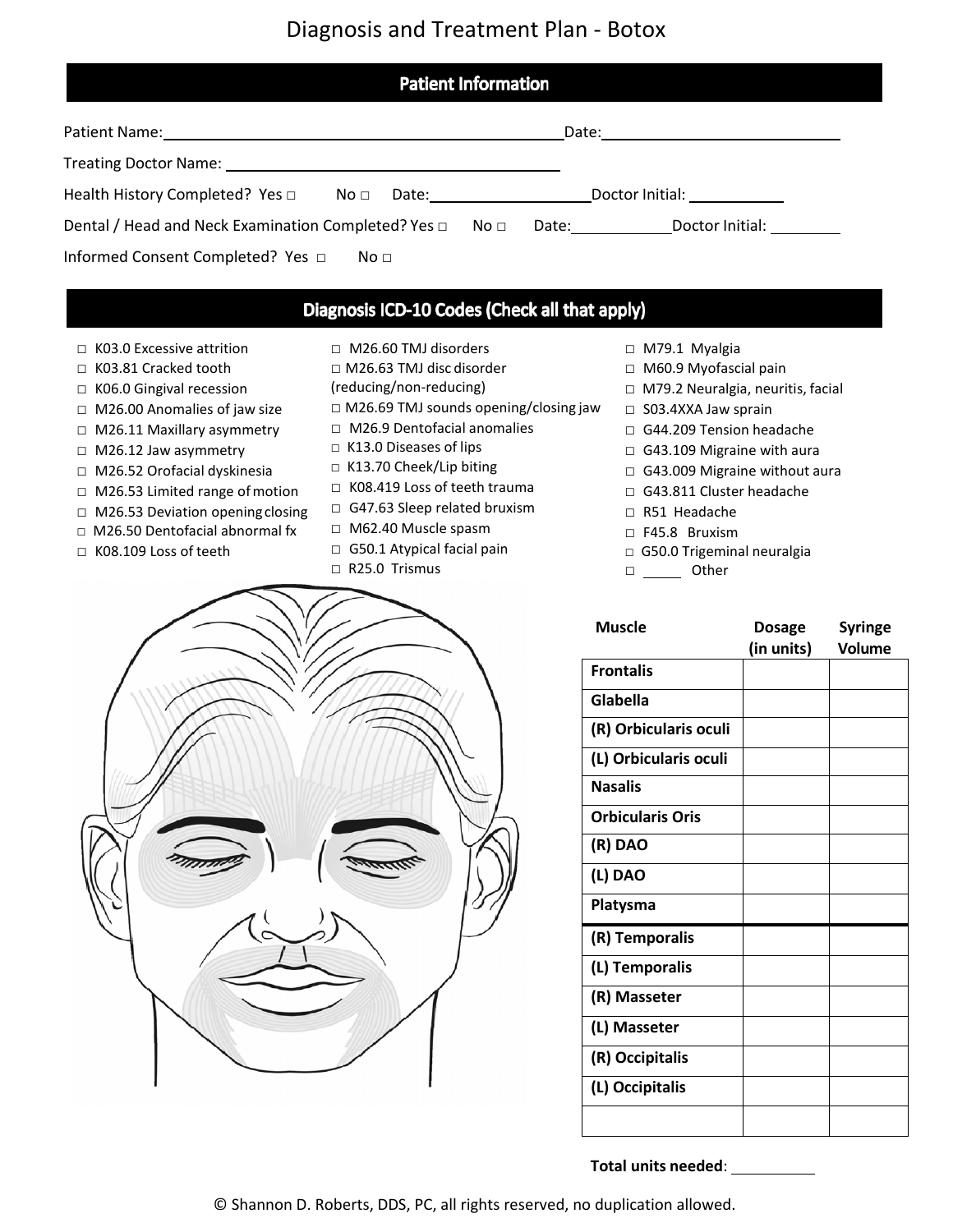# Diagnosis and Treatment Plan – Dermal Fillers & PDO Thread

| <b>Patient Information</b>                                                                                                                                                                                                                                                                |                                  |
|-------------------------------------------------------------------------------------------------------------------------------------------------------------------------------------------------------------------------------------------------------------------------------------------|----------------------------------|
|                                                                                                                                                                                                                                                                                           | Date: _________________________  |
| Treating Doctor Name: The account of the state of the state of the state of the state of the state of the state of the state of the state of the state of the state of the state of the state of the state of the state of the                                                            |                                  |
| Health History Completed? Yes $\Box$<br>$N$ o $\square$<br>Date: the contract of the contract of the contract of the contract of the contract of the contract of the contract of the contract of the contract of the contract of the contract of the contract of the contract of the cont | Doctor Initial: North Controller |
| Dental / Head and Neck Examination Completed? Yes $\Box$<br>No ⊡                                                                                                                                                                                                                          | Date: Doctor Initial: 1997       |
| Informed Consent Completed? Yes □<br>No <sub>1</sub>                                                                                                                                                                                                                                      |                                  |

# Diagnosis ICD-10 Codes (Check all that apply)

- □ K03.0 Excessive attrition □ K03.81 Cracked tooth
- □ M26.9 Dentofacial anomalies □ K13.0 Diseases of lips
- 
- □ <u>Other</u> □ Other

□ Other

- □ K06.0 Gingival recession
- □ M26.00 Anomalies of jaw size
- □ M26.12 Maxillary asymmetry
- □ K08.109 Loss of teeth
- □ S01.551 Cheek/Lip biting □ K08.419 Loss of teeth trauma
- □ M26.12 Jaw asymmetry
- □ M26.50 Dentofacial abnormal funct



| <b>Muscle</b>         | <b>Filler</b> | <b>Volume</b> |
|-----------------------|---------------|---------------|
|                       | <b>Used</b>   | Used ml       |
| (R) Nasolabial Fold   |               |               |
| (L) Nasolabial Fold   |               |               |
| (R) Marionette Line   |               |               |
| (L) Marionette Line   |               |               |
| <b>Upper Lip</b>      |               |               |
| <b>Lower Lip</b>      |               |               |
| (R) Oral Commissure   |               |               |
| (L) Oral Commissure   |               |               |
| Philturm              |               |               |
| (R) Cheek             |               |               |
| (L) Cheek             |               |               |
| <b>Kybella</b>        |               |               |
| <b>Sculptra</b>       |               |               |
| <b>Face Lifting</b>   |               |               |
| <b>Neck Lifting</b>   |               |               |
| <b>Face Smoothing</b> |               |               |
| <b>Neck Smoothing</b> |               |               |
|                       |               |               |

**Total volume used**:

**Total lifting threads used**:

**Total smoothing threads used**: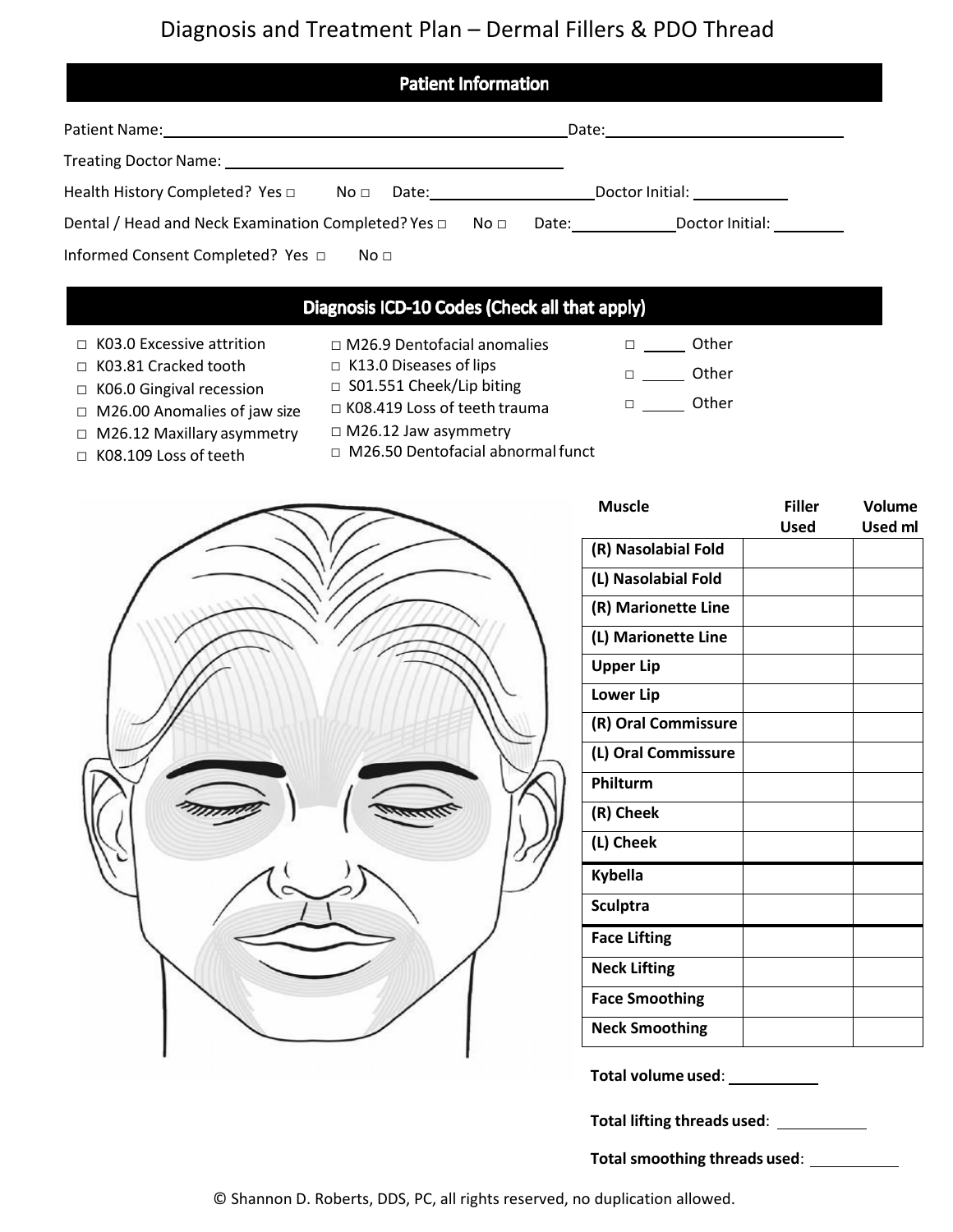# Pre-Treatment Instructions

In an ideal situation it is prudent to follow some simple guidelines before treatment that can make all the difference between a fair result or great result, by reducing some possible side effects associated with the injections. We realize this is not always possible however, minimizing these risks is always desirable.

- Do NOT consume alcoholic beverages at least 24 hours prior to treatment (alcohol may thin the blood and increase the risk of bruising)
- Avoid anti-inflammatory/blood thinning medications, if possible, for a period of 2 weeks before treatment. Medications and supplements such as Cod Liver Oil, Flax Seed Oil, Garlic, Ginkgo Biloba, Ginseng, St. John's Wort, Omega 3/Fish Oil supplements, Vitamin A&E, Advil, Aleve, Aspirin, Ibuprofen, Motrin, Vioxx and other NSAIDS have a blood thinning effect and can increase the risk of bruising and swelling after injections.
- AVOID: Alcohol, caffeine, Niacin supplement, high-sodium foods, high sugar foods, refined carbohydrates (you may eat fruit), spicy foods, and cigarettes 24-48 hours before and after your treatment
- Schedule your [Dermal Filler a](https://www.lasercarespecialists.com/cosmetic/dermal-fillers/)nd Botulinum toxin appointment at least 2-4 weeks prior to a special event which you may be attending, such as a wedding or a vacation. Results from the Dermal Filler and Botox injections will take approximately 2 to 14 days to appear. Also bruising and swelling may be apparent in that time period.
- Discontinue Retin-A (2) days before and (2) days after treatment.
- Reschedule your appointment at least 24 hours in advance if you have a rash, cold sore or blemish on the area.
- If you have a history of cold sores, please let your provider know as they may put you on an anti-viral medication prior to treatment.
- Be sure to have a good breakfast, including food and drink before your procedure. This will decrease the chances of lightheadedness during your treatment.
- You are not a candidate if you are pregnant or breastfeeding.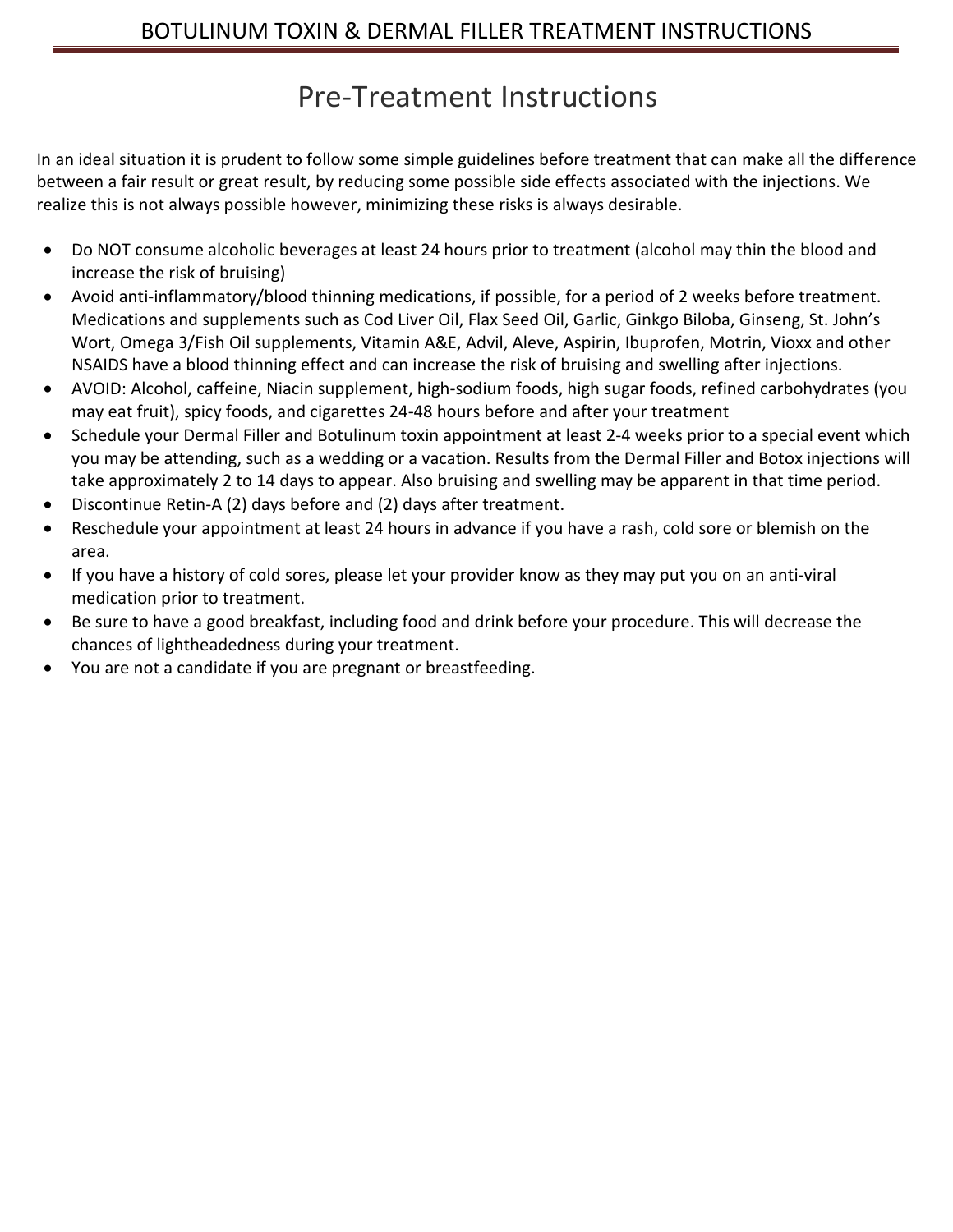# Post-Treatment Instructions for Botulinum Toxin

The guidelines to follow post treatment have been followed for years, and are still employed today to prevent the possible side effect of ptosis (drooping of the eyelids). These measures should minimize the possibility of ptosis.

- No straining, heavy lifting, vigorous exercise for 3-4 hours following treatment. It is now known that it takes the toxin approximately 2 hours to bind itself to the nerve to start its work, and because we do not want to increase circulation to that area to wash away the Botox from where it was injected.
- Do NOT manipulate the treated area for 3-4 hours following treatment. Do NOT receive facial/laser treatments, microdermabrasion, or peel after Botox injections for at least 10 days. Ask your provider if you are not sure about the time frame of certain services.
- Facial exercises in the injected areas is recommended for 1-2 hour(s) following treatment. This is to stimulate the binding of the toxin only to the localized area.
- Do NOT lie down for 4 hours after your Botox treatment. This will prevent the Botox from tracking into the orbit of your eye and causing drooping eyelid.
- It can take approximately 2 to 14 days for results to be seen. If the desired result is not seen after 2 weeks of your treatment you may need additional Botulinum Toxin. You are charged for the amount of product used. Therefore, you will be charged for a product used during any enhancements or subsequent appointments.
- Make-up may be applied prior to leaving the office.

# Post-Treatment Instructions for Dermal Fillers & PDO Threads

The guidelines to follow post treatment have been followed for years, and are still employed today to prevent the possible side effect of dermal filler migration or distortion. These measures should minimize the possibility of negative outcomes associated with dermal fillers.

- DO NOT touch, press, rub or manipulate the implanted areas for the rest of the day after treatment. Avoid kissing, puckering and sucking movements for the rest of the day as these motor movements can undesirably displace the implanted dermal filler material. You can cause irritation, sores, and/or problems, and possible scarring if you do.
- No straining, heavy lifting, vigorous exercise, sun and/or heat exposure for 3 days following treatment.
- DO NOT receive facial/laser treatments, microdermabrasion, or peel after Botox injections for at least 10 days. Ask your provider if you are not sure about the time frame of certain services.
- Avoid anti-inflammatory/blood thinning medications, if possible, for a period of at least 3 days after treatment. Medications and supplements such as Cod Liver Oil, Flax Seed Oil, Garlic, Ginkgo Biloba, Ginseng, St. John's Wort, Omega 3/Fish Oil supplements, Vitamin A&E, Advil, Aleve, Aspirin, Ibuprofen, Motrin, Vioxx and other NSAIDS have a blood thinning effect and can increase the risk of bruising and swelling after injections.
- AVOID: Alcohol, caffeine, Niacin supplement, high-sodium foods, high sugar foods, refined carbohydrates (you may eat fruit), spicy foods, and cigarettes 24-48 hours before and after your treatment
- Discontinue Retin-A (2) days before and (2) days after treatment.
- Do NOT lie down for 4 hours after your dermal filler treatment. This will prevent the dermal filler from migrating away from the injected area or distorting into an undesirable esthetic place.
- It can take approximately 14 days for results to be seen. If the desired result is not seen after 2 weeks of your treatment you may need additional Dermal Filler. You are charged for the amount of product used. Therefore, you will be charged for a product used during any enhancements or subsequent appointments.
- Make-up may be applied 24 hours following treatment. Earlier application can cause pustules.
- One side may heal faster than the other side.
- You can expect some bruising and swelling around the areas that were injected. Apply ice for the first hour after treatment for ten minutes on and ten minutes off.
- Sleep with pillows or in a recliner chair for the first 48 hours following treatment to prevent migration of filler or thread.

## **\*\*\*Please report any redness, blisters, or itching immediately if it occurs after treatment.\*\*\***

I certify that I have been counseled in post-treatment instructions and have been given written instructions as well.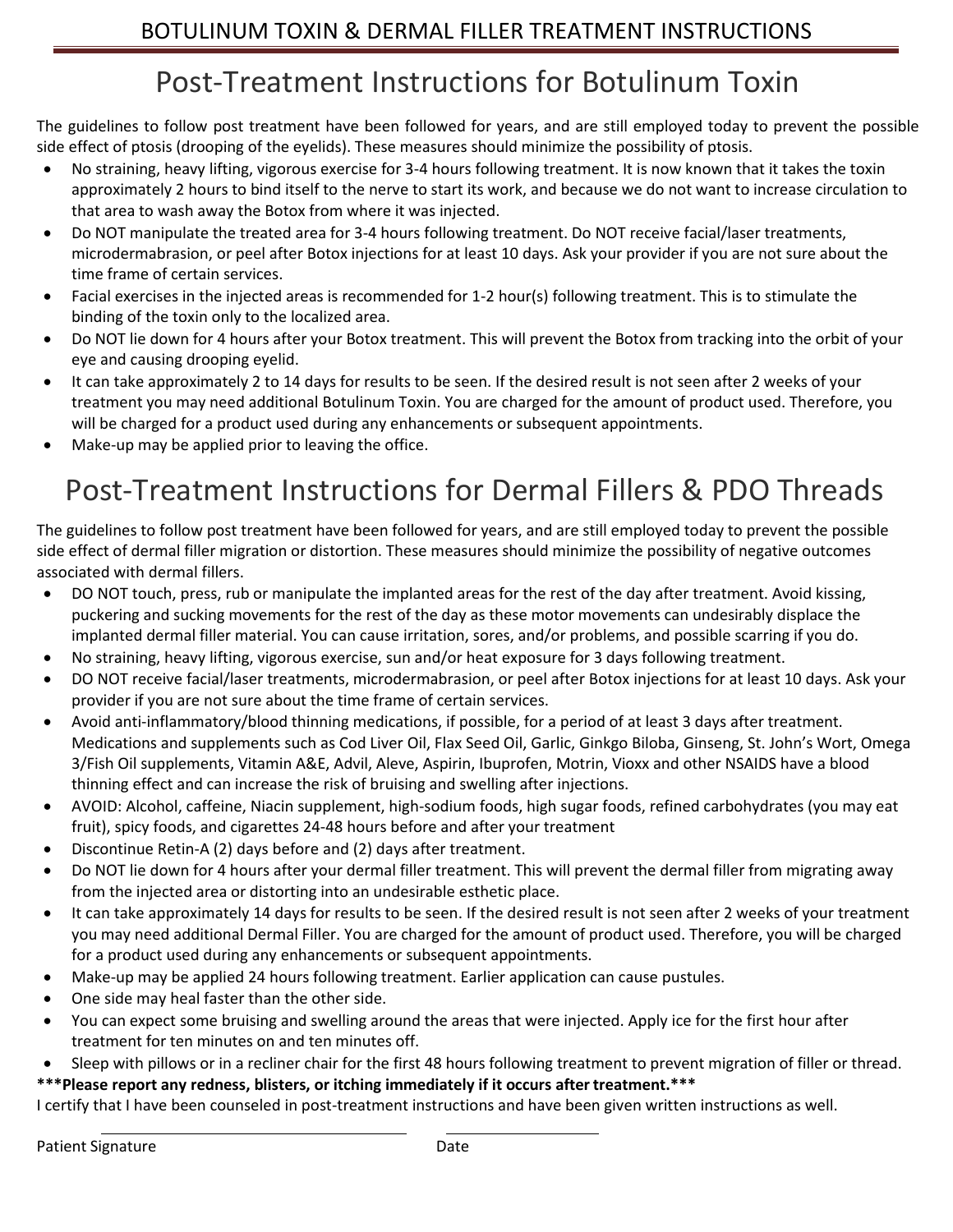### **MEDICATION GUIDE XEOMIN® (Zeo-min)**

## **(incobotulinumtoxinA) for injection, for intramuscular or intraglandular use**

**What is the most important information I should know about XEOMIN?**

**XEOMIN may cause serious side effects that can be life-threatening. Call your doctor or get medical help right away if you have any of these problems after treatment with XEOMIN:**

**Problems with swallowing, speaking, or breathing. These problems can happen hours to weeks after an injection of XEOMIN** if the muscles that you use to breathe and swallow become weak after the injection. Death can happen as a complication if you have severe problems with swallowing or breathing after treatment withXEOMIN.

People with certain breathing problems may need to use muscles in their neck to help them breathe. These people may be at greater risk for serious breathing problems with XEOMIN.

Swallowing problems may last for several months. People who cannot swallow well may need a feeding tube to receive food and water. If swallowing problems are severe, food or liquids may go into your lungs. People who already have swallowing or breathing problems before receiving XEOMIN have the highest risk of getting these problems.

**Spread of toxin effects.** In some cases, the effect of botulinum toxin may affect areas of the body away from the injection site and cause symptoms of a serious condition called botulism. The symptoms of botulism include:

loss of strength and muscle weakness all over the body<br>double vision of the body<br>o toss of bladder control

- 
- $\circ$  loss of bladder control<br> $\circ$  trouble breathing
- blurred vision and drooping eyelids<br>
o trouble breathing<br>
o trouble swallowing These symptoms can<br>
o trouble swallowing These symptoms can
	- $\circ$  hoarseness or change or loss of voice
- -

happen hours to weeks after you receive an injection of XEOMIN.

These problems could make it unsafe for you to drive a car or do other dangerous activities. See **"What should I avoid while receiving XEOMIN?"**

## **What is XEOMIN?**

XEOMIN is a prescription medicine used in adults:

that is injected into glands that make saliva and is used to treat long-lasting (chronic) drooling (sialorrhea).

that is injected into muscles and used to:

treat increased muscle stiffness in the arm because of upper limb spasticity.

treat the abnormal head position and neck pain with cervical dystonia (CD) in adults who have and have not had prior treatment with botulinum toxin.

treat abnormal spasm of the eyelids (blepharospasm) in adults who have had prior treatment with onabotulinumtoxinA (BOTOX).

improve the look of moderate to severe frown lines between the eyebrows (glabellar lines) for a short period of time (temporary).

It is not known if XEOMIN is safe and effective in children under 18 years of age.

## **Do not take XEOMIN if you:**

are allergic to XEOMIN or any of the ingredients in XEOMIN. See the end of this Medication Guide for a list of ingredients in XEOMIN.

had an allergic reaction to any other botulinum toxin products such as rimabotulinumtoxinB (MYOBLOC), onabotulinumtoxinA (BOTOX, BOTOX COSMETIC), or abobotulinumtoxinA (DYSPORT).

have a skin infection at the planned injection site.

**Before receiving XEOMIN, tell your doctor about all of your medical conditions, including if you:**

have a disease that affects your muscles and nerves (such as amyotrophic lateral sclerosis [ALS or Lou Gehrig's disease], myasthenia gravis or Lambert-Eaton syndrome). See **"What is the most important information I should know about XEOMIN?"**

have had any side effect from any other botulinum toxin in the past.

have a breathing problem, such as asthma or emphysema.

have a history of swallowing problems or inhaling food or fluid into your lungs (aspiration).

have bleeding problems.

have drooping eyelids.

plan to have surgery.

have had surgery on your face.

are pregnant or plan to become pregnant. It is not known if XEOMIN can harm your unbornbaby.

are breastfeeding or plan to breastfeed. It is not known if XEOMIN passes into your breast milk.

**Tell your doctor about all the medicines you take,** including prescription and over-the-counter medicines, vitamins and herbal supplements. **Talk to your doctor before you take any new medicines after you receive XEOMIN.**